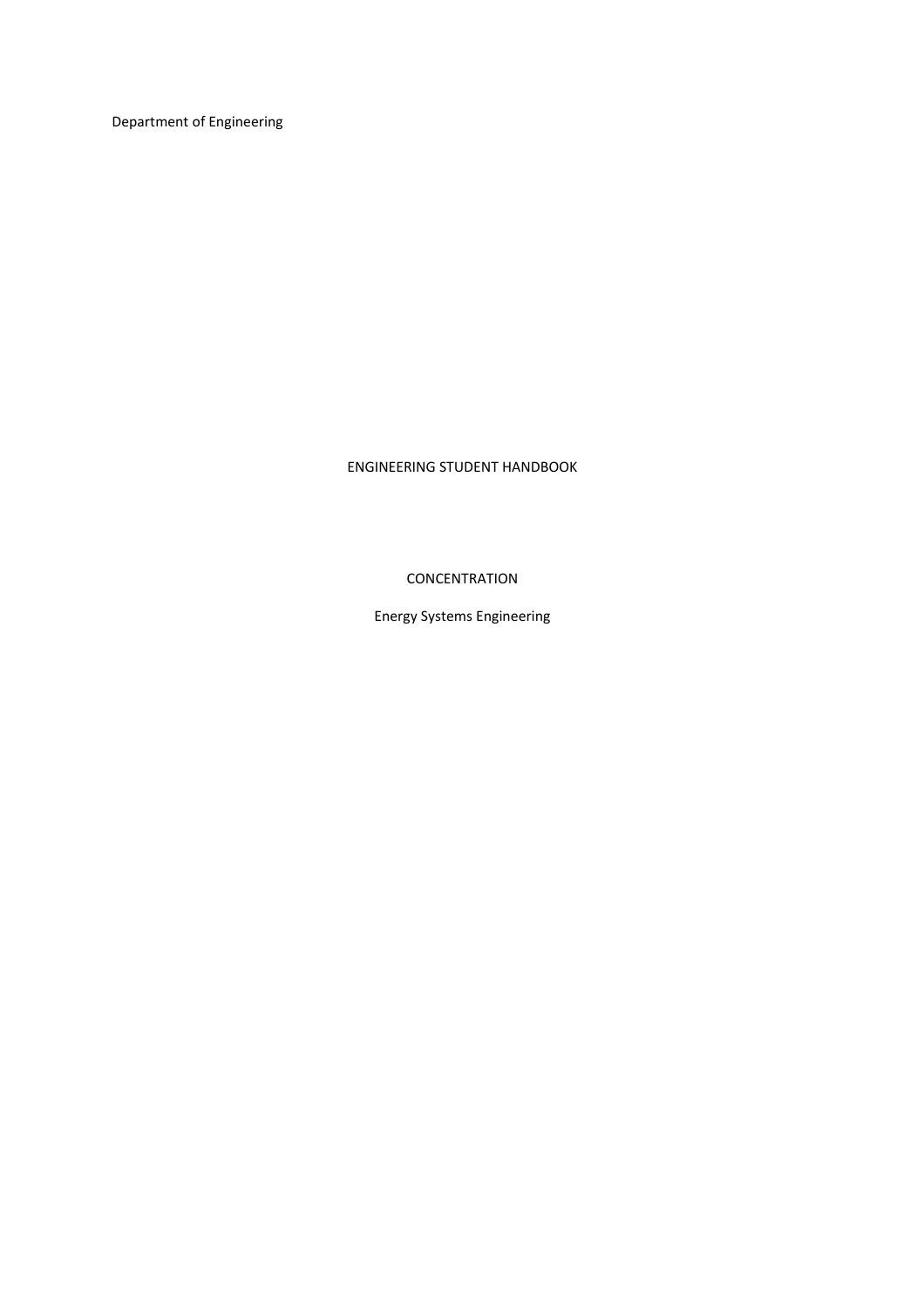#### Letter from the Director of the Department of Engineering

### Welcome to the Department of Engineering of the College of Physical and Natural Sciences of the University of the French West Indies!

Getting an engineering degree at the University of the French West Indies (UA) is finally possible! With the unfailing support of Région Guadeloupe, business leaders in the Caribbean/Americas/Europe, our highly motivated faculty and our internationally recognized research laboratories, the UA offers two degrees in engineering: Environmental Engineering - Concentration in Materials Science and Engineering (since September 2012) and Energy Systems Engineering (since 2013). These two degree programs are the only engineering programs in the Americas accredited by the Commission des Titres d'Ingénieurs (CTI)<sup>[1](#page-1-0)</sup>, a measure of excellence for our rigorous academics.

It is difficult to describe what an engineer does in just a few sentences since the job includes many functions and will evolve throughout an engineer's career. Thus, students considering a career in engineering may only have a vague idea of what being an engineer entails and what their day-to-day functions will be. Being an engineer requires four main qualities: A strong work ethic, the ability to work independently, competence in leading projects and a solid capacity to adapt. Engineering students strengthen their work ethic over the course of the program since academic excellence requires dedicated and organized work and study habits. They learn to work independently and lead their own projects with a solid foundation of knowledge plus practical experience gained through senior design projects, multi-technological projects and yearly internships. Students learn that being able to adapt is an important quality that lets them meet head on the scientific and economic changes of tomorrow. Internships abroad help our students to develop their ability to adapt to new situations. We note also that the appetite for engineers to start their own companies is a distinguishing feature of the new landscape (IESF survey, 2015). Our engineering programs prepare students for this new terrain by giving them the tools to succeed as entrepreneurs and to become future leaders. To do this, we created a curriculum that pairs our engineering courses with courses in management, economics and law, and also by providing support to student entrepreneurship.

Our engineering programs seek to prepare future engineers to contend with and to resolve the great industrial, ecological and energy challenges brought on by dwindling natural resources and climate change. These challenges take on an even greater importance in our island and tropical territories, which lack natural sources of fossil fuels. We can, however, transform these supposed disadvantages into strengths. We can create the power grid of tomorrow, a grid that integrates renewable energy sources into its fundamental design. We can invent new materials from unconventional sources such as those produced by the circular economy (waste re-use and recycling) or by green chemistry (ecologically sustainable materials, agromaterials). Our two concentrations—Materials Science and Engineering and Energy Systems Engineering train engineers capable of meeting future technological challenges while addressing our territories' sustainable development needs. This is why the knowledge and skills taught in our curriculum are defined and adjusted by

<span id="page-1-0"></span><sup>&</sup>lt;sup>1</sup> Commission des Titres d'Ingénieurs (CTI), an independent accreditation body for higher education in engineering, based in France.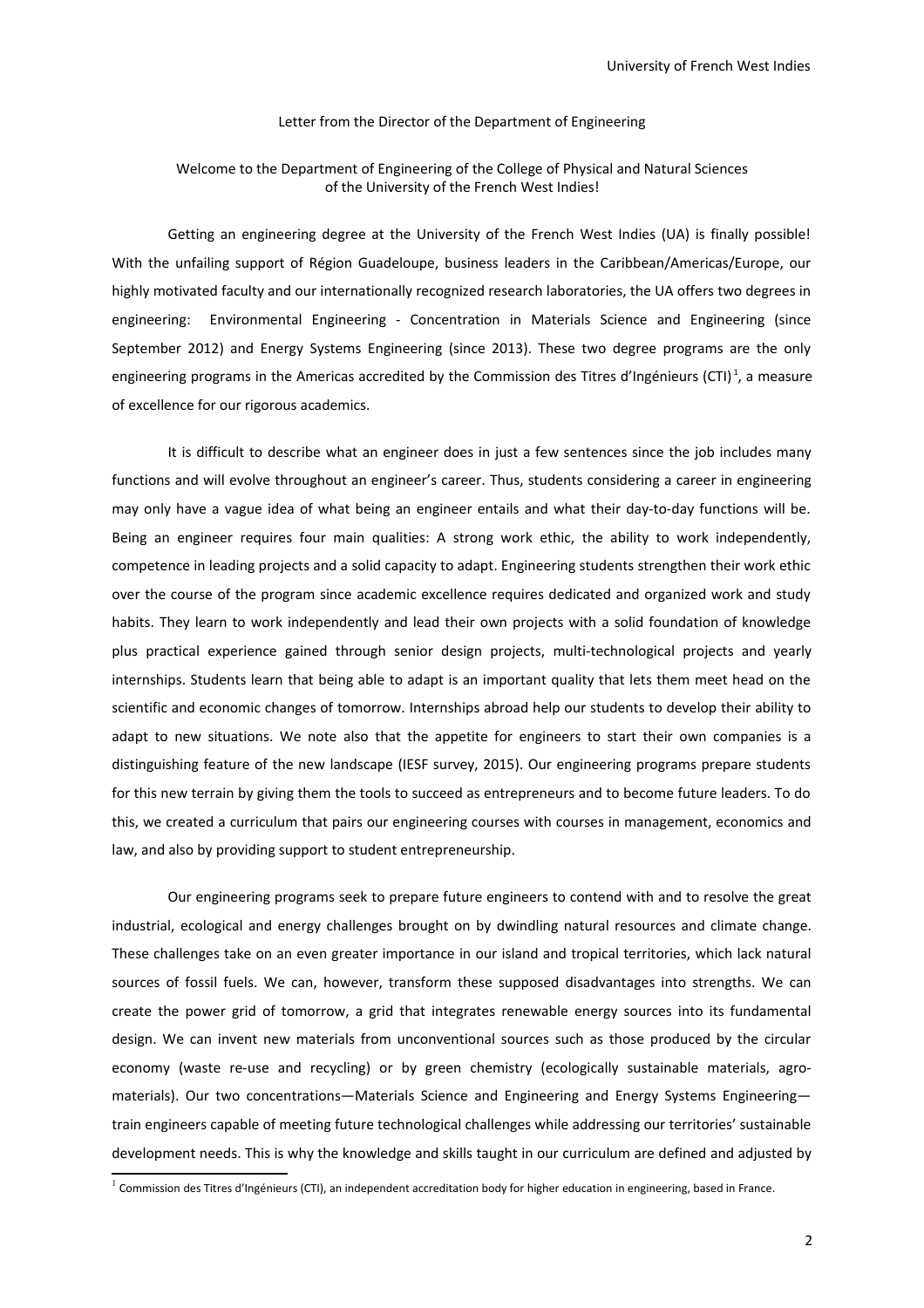a business-education committee composed of professors, professional engineers and business leaders. The committee's purpose is to ensure that what is being studied in our classrooms matches what is needed in the real world in order to maximize our student's employment prospects. Students also gain professional skills through seminars or internships headed by industry professionals. This instruction comprises 20% of teaching. The sponsors of our first two graduating classes, EDF-Archipel Guadeloupe and Lafarge, represent two of the most important industries in our territories, demonstrating the relevance of our program's curriculum.

Our territories are at the crossroads of the Americas, the Caribbean and Europe, and benefit from cultural, economic and social diversity. Our engineering program embraces this diversity in its study body and strives to prepare every graduate for entering the workforce of today. Engineering students have ample opportunity to learn with and learn from scholars and professors from around the world, through student exchange and visiting professor programs, and internships abroad in the Caribbean, Americas and Europe.

We need to nurture the next generation by providing young people with solid education and training anchored in their geographic, economic and scientific environment, and by ensuring they can confront the revolutions facing our world. Our two engineering degree programs are perfectly suited to meeting these needs.

Build the Future. Become an Engineer!

Laurence Romana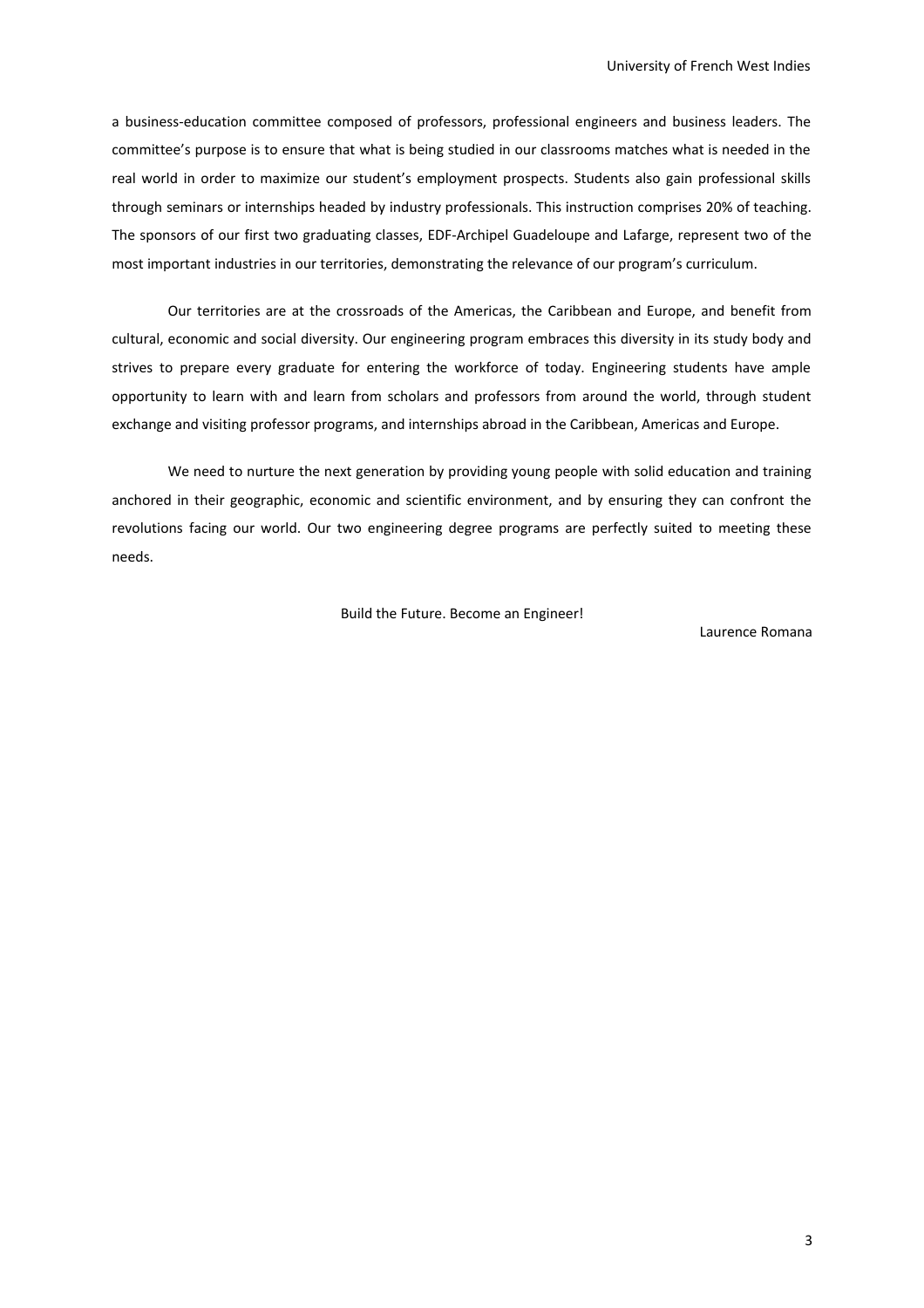Letter from the Director of the Engineering Program Energy Systems Concentration

Energy needs worldwide could double by the year 2050 as a result of swelling global population and rising incomes, especially in developing countries. Currently, fossil fuels make up more than 80% of our energy sources. Our dependence on carbon-intensive energy and the resulting increase in greenhouse gases present a pair of challenges:

Greenhouse gases from our use of fossil fuels threaten the global environmental equilibrium.

Our access to fossil fuels is no longer guaranteed as extraction costs rise and instability grows in the regions where the vast majority of reserves can be found.

Faced with these environmental concerns and dwindling supply, nations keenly feel the need to secure their own energy supplies, leading many of them to develop strategies to use alternative sources of energy that are both clean and are locally available.

It is against this background that the European Union adopted directives setting ambitious energy goals for 2020.

- 20% final energy consumption must be from renewable sources
- 20% improvement in energy efficiency
- 20% reduction in greenhouse gases

This past year, the French Parliament passed an energy transition bill giving the country the legislative tools to combat climate change more effectively and strengthen energy independence by creating a better balance of energy sources.

All projections for energy use predict a growing need for electricity:

- The number of appliances and new uses of electricity is growing rapidly.
- The expansion of electric vehicles will significantly increase the demand for electricity.
- Electricity has already become the strongest vector in the broad use of renewable energies.

After a decade of strong growth, the solar and wind power industries have reached business maturity.

And there are many new developments in energy efficiency. With the introduction of European directives, new services are appearing on the market, highlighting the opportunity for new businesses that can optimize energy-hungry processes and manage energy demand.

Finally, the liberalization of energy markets and the end of the single operator model is driving the emergence of decentralized energy producers and even of consumers who sell energy back to the grid thanks to the widespread adoption of solar panels.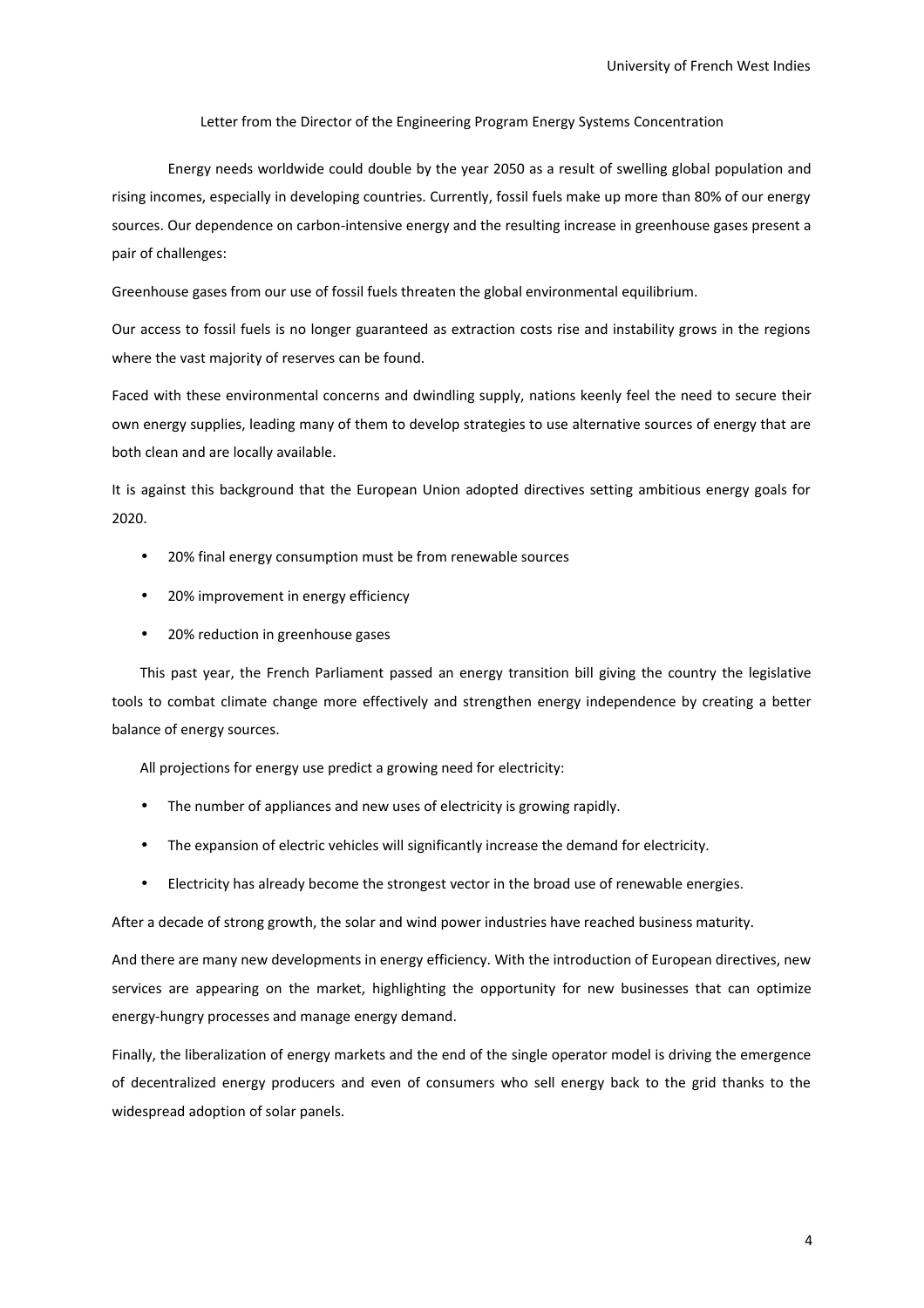The architecture of electric power transmission, designed several decades ago, must evolve. New skills are needed for managing these changes and choosing the best solutions, and even for imaging electric power transmission of the future.

Locally, these concerns take on a sense of urgency. For our island regions, 90% of our energy needs are met with imported fossil fuels (petroleum and coal).

Although we have significant sources of renewable energy (solar and wind power in Guadeloupe and Martinique, hydropower in Guiana), large-scale harnessing requires a shot of technological innovation to guarantee supply of useful and high quality energy.

With current techniques, we are unable to bring down the loss of unavoidable energy to under 30%.

The immediate equilibrium between supply and demand is difficult to maintain when generation costs for these sources remain high.

The terrain and the conditions are therefore highly favorable for an elite engineering program in the French overseas departments that addresses needs at the local and global levels.

Demand for such a degree program is strong in the French overseas departments, where both the public and private sector are in need of engineers.

These programs contribute positively to the standing of our territory by making it a pole of excellence in new technologies for energy.

The Energy Systems Engineering concentration was created to train future engineers to address and shape these technological and industrial changes. In addition to teaching the engineering fundamentals, this degree program provides students with a solid foundation of theoretical and practical knowledge composed of the science and techniques of energy conversion and electronic engineering, applied mathematics for modeling and optimizing techniques of power generation, transport and storage.

Rise to the challenge of energy transition and become an Energy Systems Engineer.

Ruddy Blonbou Director of the Engineering Program Energy Systems Concentration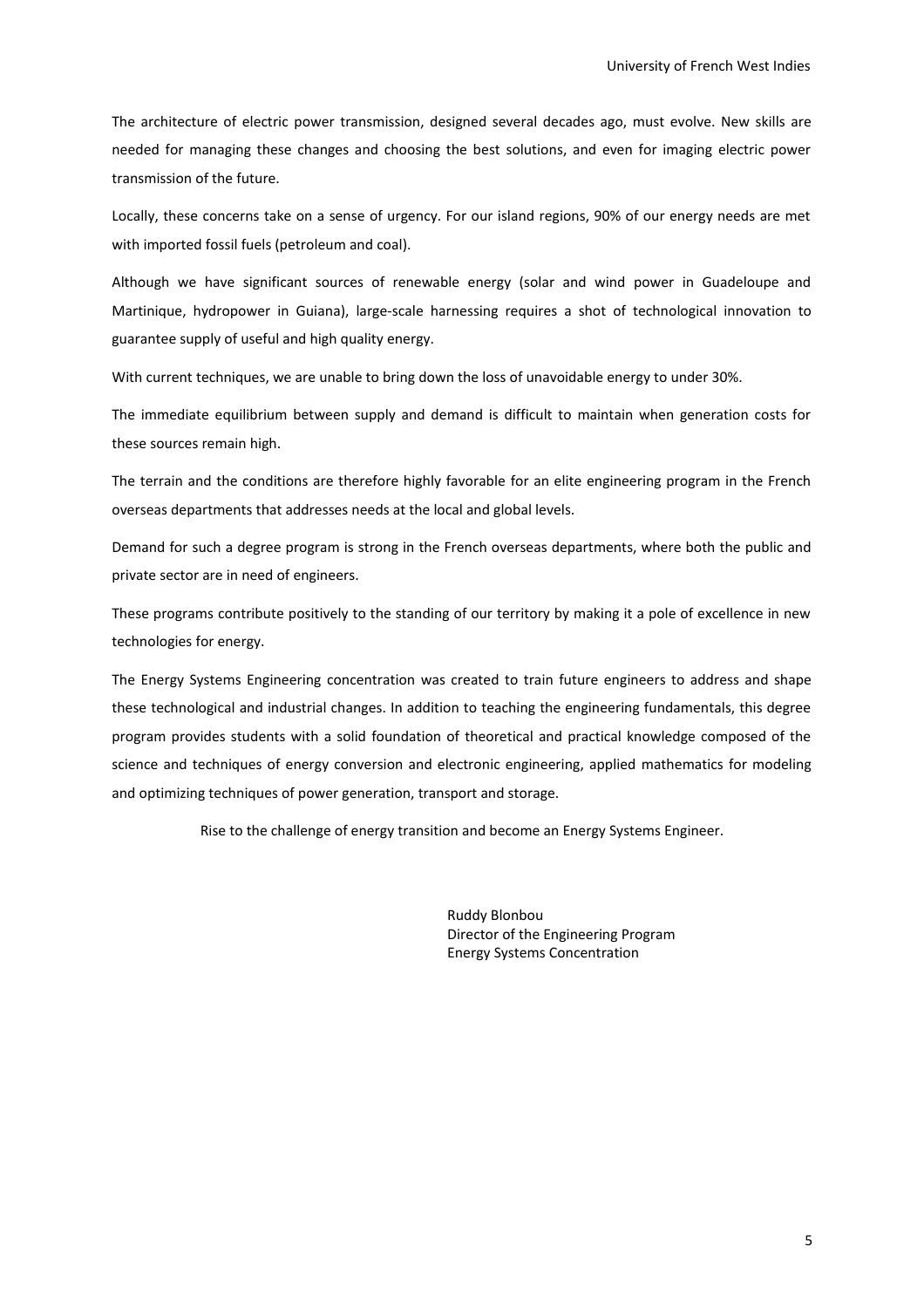Contents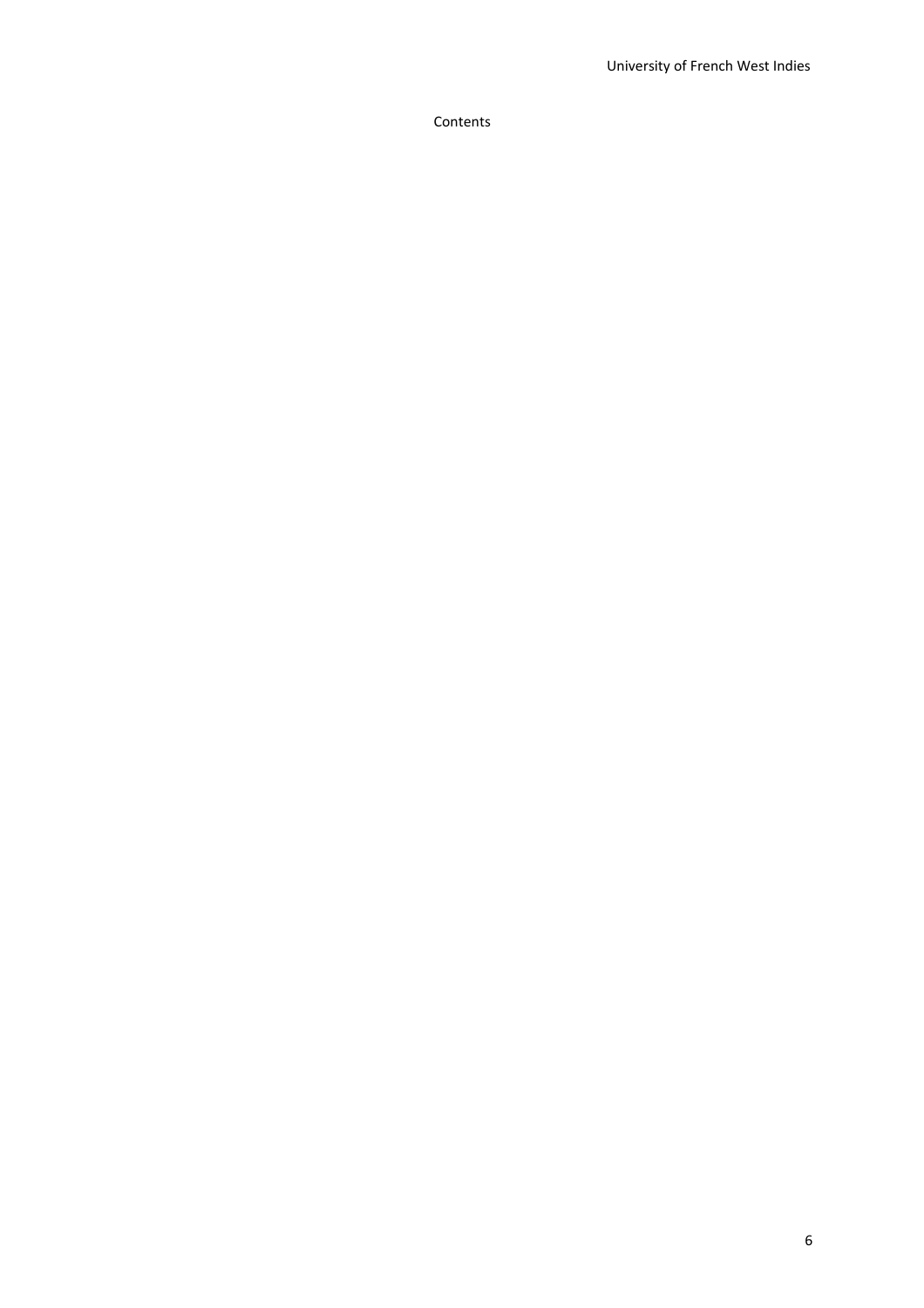### Strategic Orientation and Partnerships

Meeting the needs and expectations of those who would benefit from an engineering degree is a priority for The University of French West Indies (UA). The UA conducted extensive research in what prospective engineering students were looking for and what potential employers needed before embarking upon the creation of its engineering degree program. For example, a market study was conducted at the request of Région Guadeloupe by the consulting firm Katalyse to verify the program's relevance and to map out the companies that would be interested in hiring engineers in the three French overseas departments of Guadeloupe, Martinique and Guiana. The UA engineering program plays an important role in:

- providing a source of highly trained engineers for local companies;
- providing a boost to the local and regional economies;
- providing solid education and training, locally based, and focused on strategically important themes for application in and development of our territories;
- positioning the French overseas territories as a bridgehead for new technologies in energy and materials science in the Caribbean;
- establishing economic and scientific links with our geographical environment.

Our engineers are trained to analyze technological solutions for managing resources sustainably that are suitable for island economies, while taking into account product life cycles and the impact of production processes on the environment.

Our engineering degree program draws upon broad support, especially upon the solid commitment of Région Guadeloupe and a network of partner companies.

To date, partner companies have included: AER, ADEME, Albioma Caraïbes, AME, AMPI, Biométal, Blandin, Bologne, BRGM, Capès, Caraïbes Industrie, Chamber of Commerce and Industry of Guadeloupe, Chamber of Commerce and Industry of Martinique, EcoDEC, ECTP, EDF, FRBT PG, Gardel, GBH, Global Caribbean Fiber, Groupe Loret, ICM, MPI, Sara, Sunzil, Symeg, Synergîle, Syvade, Ciment Lafarge and others.

This partnership extends to the business-education committee, which includes institutions and private sector companies: ADEME, AME, AMPI, Chamber of Commerce and Industry of Guadeloupe, Chamber of Commerce and Industry of Martinique, EDF Guadeloupe, GBH, SYMEG, SYVADE.

The business-education committee continually evaluates the relevance of the program's courses and helps guide changes to the curriculum to meet the needs of local industry.

We also have the goal of developing links between our territories and the Americas and the Caribbean. This has led to partnerships with other engineering institutions, such as L'Universidad Autónoma De Yucatán (Mexico), Universidad del Caribe (Mexico), Université d'Etat d'Haïti, Université de Quisqueya (Haiti), University of the West Indies (Jamaica, Trinidad and Tobago, Barbados). Institutional agreements not only ensure that students can transfer freely between institutions, but they also provide for exchange of pedagogical strategies.

Our engineering program is, however, the only CTI-accredited program in the Americas.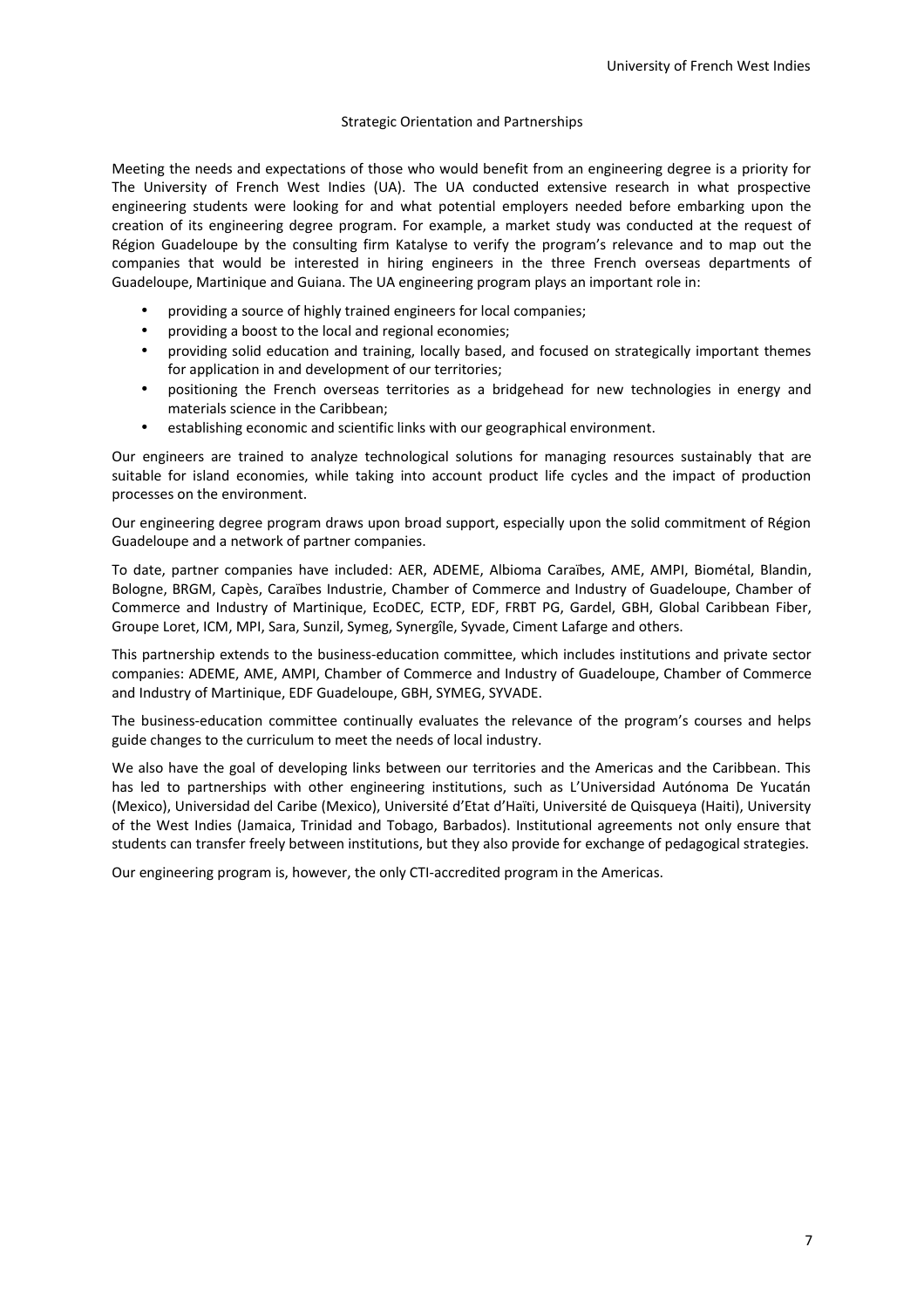### Administration and Faculty

College of Physical and Natural Sciences

Dean of the Faculty **Alain Pietrus** 

Administrative Attaché Mariette Dino

Vice Dean Manuel Clergue

Tel: 0590 48 31 54 E-mail: mariette.dino@univ-ag.fr

### Department of Engineering

Director of the Department of Engineering Laurence Romana

Director of the Engineering Program Sarra Gaspard Materials Science and Engineering<br>Concentration E-mail: sarra.gaspa

Director of the Engineering Program Ruddy Blonbou

Tel: 0590 48 34 38 E-mail: laurence.romana@univ-ag.fr

E-mail: sarra.gaspard@univ-ag.fr

Energy Systems Tel: 0590 48 34 40 Engineering Concentration **E-mail:** ruddy.blonbou@univ-ag.fr

> Academic Dean Enguerran Grandchamp Tel: 0590 48 34 02 E-mail: enguerran.grandchamp@univ-ag.fr

| <b>Instructors</b>     | <b>Title</b>                                                  | <b>Contact Information</b> |
|------------------------|---------------------------------------------------------------|----------------------------|
| <b>Flory Anny</b>      | Doctor of Physics, Researcher at Dow<br>Chemical Company, USA | alflory@dow.com            |
| Alex Méril             | <b>Mathematics Professor</b>                                  | alex.meril@univ-ag.fr      |
| Nadiège Nomède-Martyr  | <b>Physics Lecturer</b>                                       | nnomedem@univ-ag.fr        |
| Vincent Pagé           | <b>Computer Sciences Lecturer</b>                             | vpage@univ-ag.fr           |
| Nady Passé-Coutrin     | Chemistry Lecturer                                            | npasseco@univ-ag.fr        |
| Lionel Prévot          | <b>Computer Science Professor</b>                             | lionel.prevost@univ-ag.fr  |
| Sébastien-Denis Solvar | Doctor in Electronics Engineering                             | sebastien.solvar@gmail.com |
| <b>Philippe Thomas</b> | <b>Physics Professor</b>                                      | pthomas@univ-ag.fr         |
| Christelle Yacou       | Doctor in Materials Chemistry                                 | cyacou@univ-ag.fr          |

### Department Faculty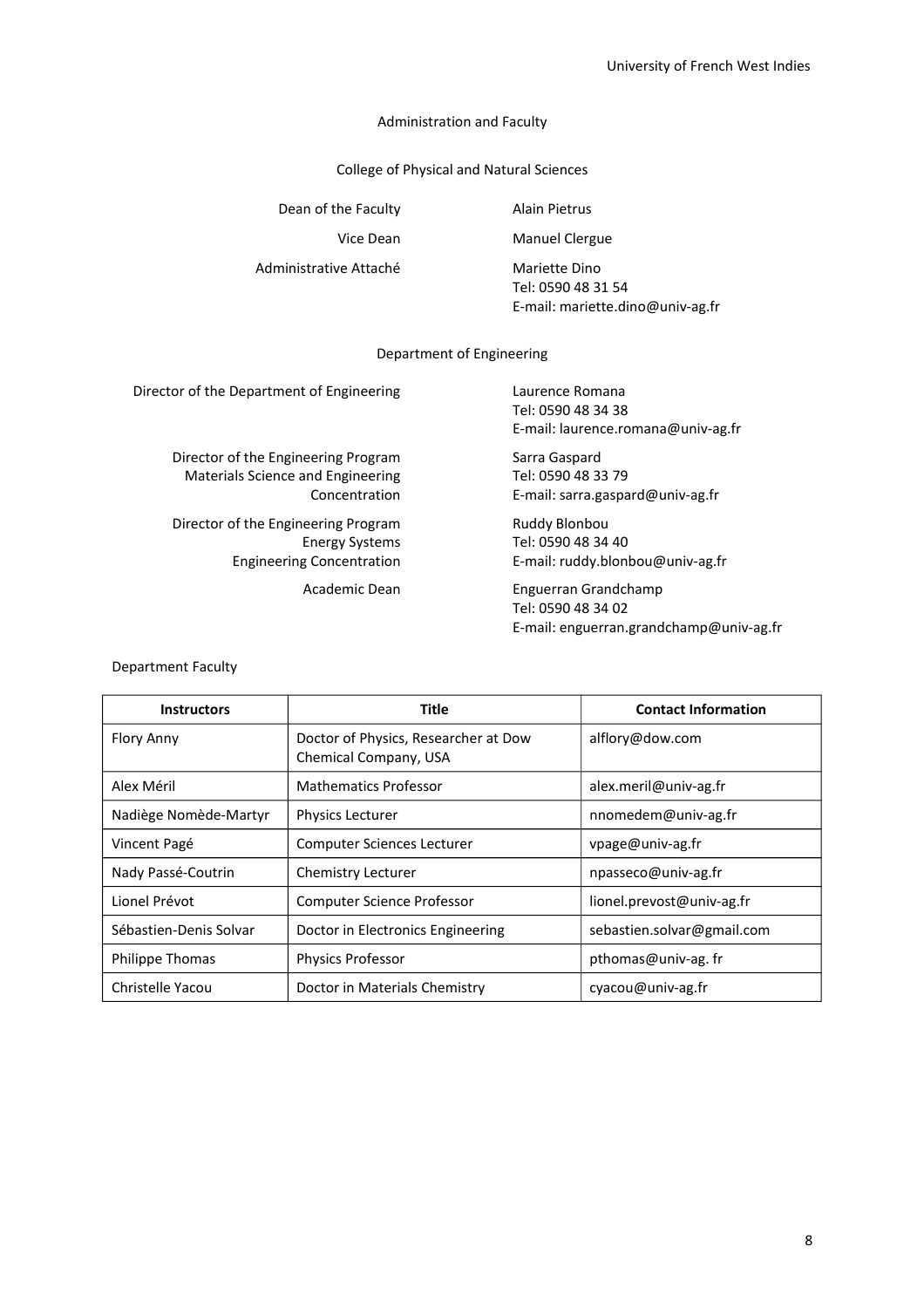### Calendar

### 2015-2016 Academic Calendar

|                               | STUDENT ORIENTATION        | 3 September 2015                |
|-------------------------------|----------------------------|---------------------------------|
| 1 <sup>st</sup> Year Students | <b>LIBRARY TOUR</b>        | See DOSIP <sup>2</sup> schedule |
|                               | <b>CLASSES BEGIN</b>       | 7 September 2015                |
| 2 <sup>nd</sup> Year          | <b>STUDENT ORIENTATION</b> | 3 September 2015                |
|                               | <b>CLASSES BEGIN</b>       | 7 September 2015                |
| 3 <sup>rd</sup> Year Students | <b>CLASSES BEGIN</b>       | 1 October 2015                  |

### 2015-2016 Semester Schedule

| 1 <sup>st</sup> Semester | From 7 September 2015 to 18 December 2016 |                               |  |  |  |  |
|--------------------------|-------------------------------------------|-------------------------------|--|--|--|--|
| 2 <sup>nd</sup> Semester | From 3 January 2016 to 31 May 2016        |                               |  |  |  |  |
| Internship               | $1st$ Year                                | 1 June 2016 to 1 July 2016    |  |  |  |  |
|                          | $2nd$ Year                                | 1 June 2016 to 1 August 2016  |  |  |  |  |
|                          | 3 <sup>rd</sup> Year                      | 3 January 2016 to 1 June 2016 |  |  |  |  |

### 2015-2016 Academic Year Vacations and Holidays

 $-$  UA Guadeloupe  $-$  Approved by the Conseil des études et de la vie universitaire (CEVU)<sup>[3](#page-8-1)</sup> of 2 June 2015

| Friday 30 October to Monday 2 November 2015 (inclusive)        |
|----------------------------------------------------------------|
| Wednesday 11 November 2015                                     |
| Saturday 19 December 2015 to Sunday 3 January 2016 (inclusive) |
| Monday 8 February to Wednesday 10 February 2016 (inclusive)    |
| Thursday 3 March 2016                                          |
| Thursday 24 March to Sunday 3 April 2016 (inclusive)           |
| Sunday 1 May 2016                                              |
| Thursday 5 May 2016                                            |
| Sunday 8 May 2016                                              |
| Monday 16 May 2016                                             |
| Friday 27 May 2016                                             |
|                                                                |

<span id="page-8-0"></span> $^2$  Direction de l'Orientation, des Stages et de l'Insertion Professionnelle, Department of student orientation, internships and job placement.

<span id="page-8-1"></span> $^3$  Conseil des études et de la vie universitaire (CEVU), Council of academics and student life, a university committee of faculty, staff and students that regulates certain aspects of university policy.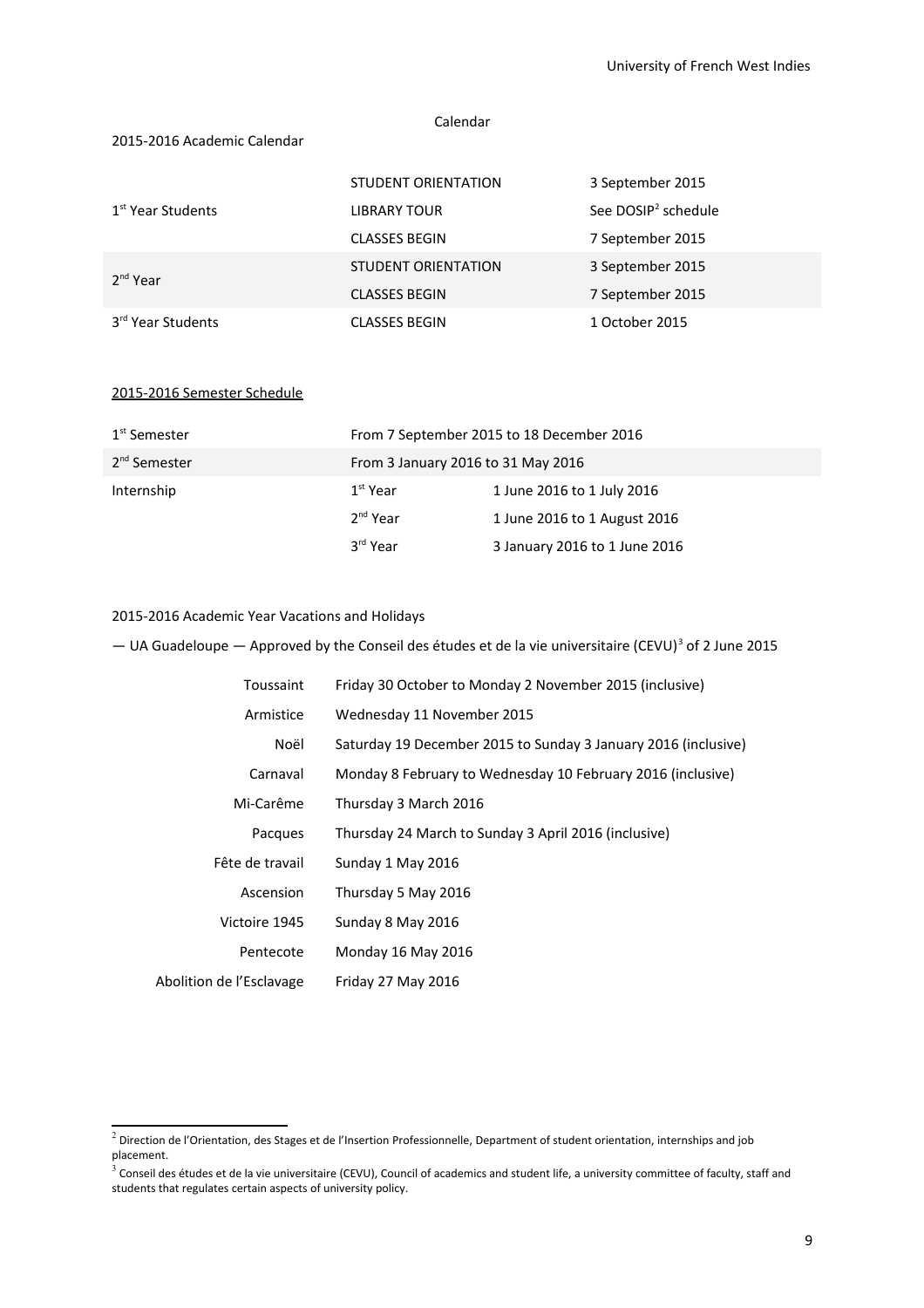### Diplôme d'ingénieur, spécialité Systèmes Energétiques [Engineering Degree, Concentration in Energy Systems Engineering]

The Engineering Degree with a concentration in Energy Systems Engineering is a 3-year postgraduate degree conferred by the University of the French West Indies (UA). The UA Engineering Degree program first began offering classes in 2013, and was accredited by the Commission des Titres d'Ingénieurs (CTI) in May 2012 and again in June 2015. Classes take place on the Fouillole campus in Guadeloupe.

### Purpose

Providing broad knowledge in engineering, the UA Engineering Degree prepares students to become qualified engineers, giving them the right set of tools to take on the technological and social change related to energy transition. With a heavy focus on sustainable development, the program concentrates on the design, deployment, and operation of electric power transmission with high penetration rate by renewable energy.

This degree program seeks to train and certify engineers in the fields of electricity, electronics engineering, automation and energy. This program focuses especially on the scientific and technical knowledge required to design reliable renewable energy systems.

The UA Engineering Degree with a concentration in Energy Systems Engineering also addresses the design and implementation of innovative services in energy efficiency. Graduates of this program should also be able to advise on the implementation of electronics engineering and automation systems, and to take on managerial responsibilities, including in a global context. We are at the crossroads of Europe, the Caribbean and the Americas, and understanding the range of economies found in these regions is essential. All students therefore take courses in language, comparative law and economics during the 3-year program.

Graduates of this program enter engineering professions such as:

- Renewable Energies Project Manager
- Head of Operations in Electric Power Transmission
- Research Engineer in Energy Efficiency

Engineering Degree, Concentration in Energy Systems Engineering

http: / / www.univ-ag.fr/ingenieur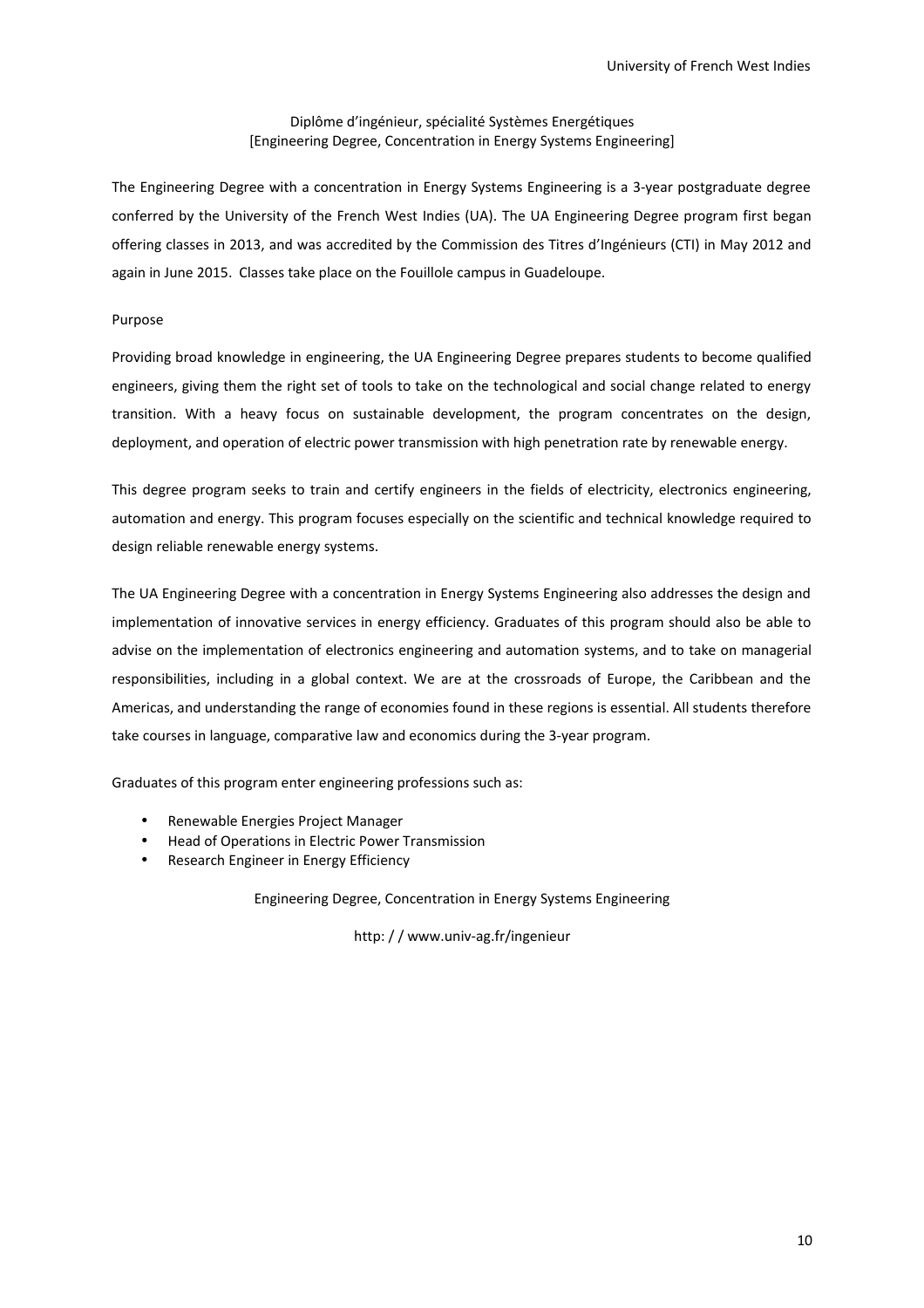

### Competencies

This degree program seeks to develop the following skills and knowledge

### Engineering skills and knowledge

- Define and implement scientific and technical processes
- Lead production of services or products
- Become an active member of an organization, contributing to its growth and development
- Manage relationships at the end of decision and functional chains
- Manage relationships at the start of decision and functional chains
- Develop the company's business
- Start a company
- Communicate effectively

### Sustainable management skills and knowledge

- Master the use of tools of industrial engineering by management of energy consumption and raw materials
- Manage the impact of industrial activities on the environment (manage industrial risk)
- Understand environmental legislation at the international, national, and regional levels

#### International environment skills and knowledge

- Be familiar with international Caribbean / European / American partnerships
- Integrate culturally specific elements in business
- Understand international, national and regional regulations
- Attain professional proficiency in English
- Attain professional proficiency in a second foreign language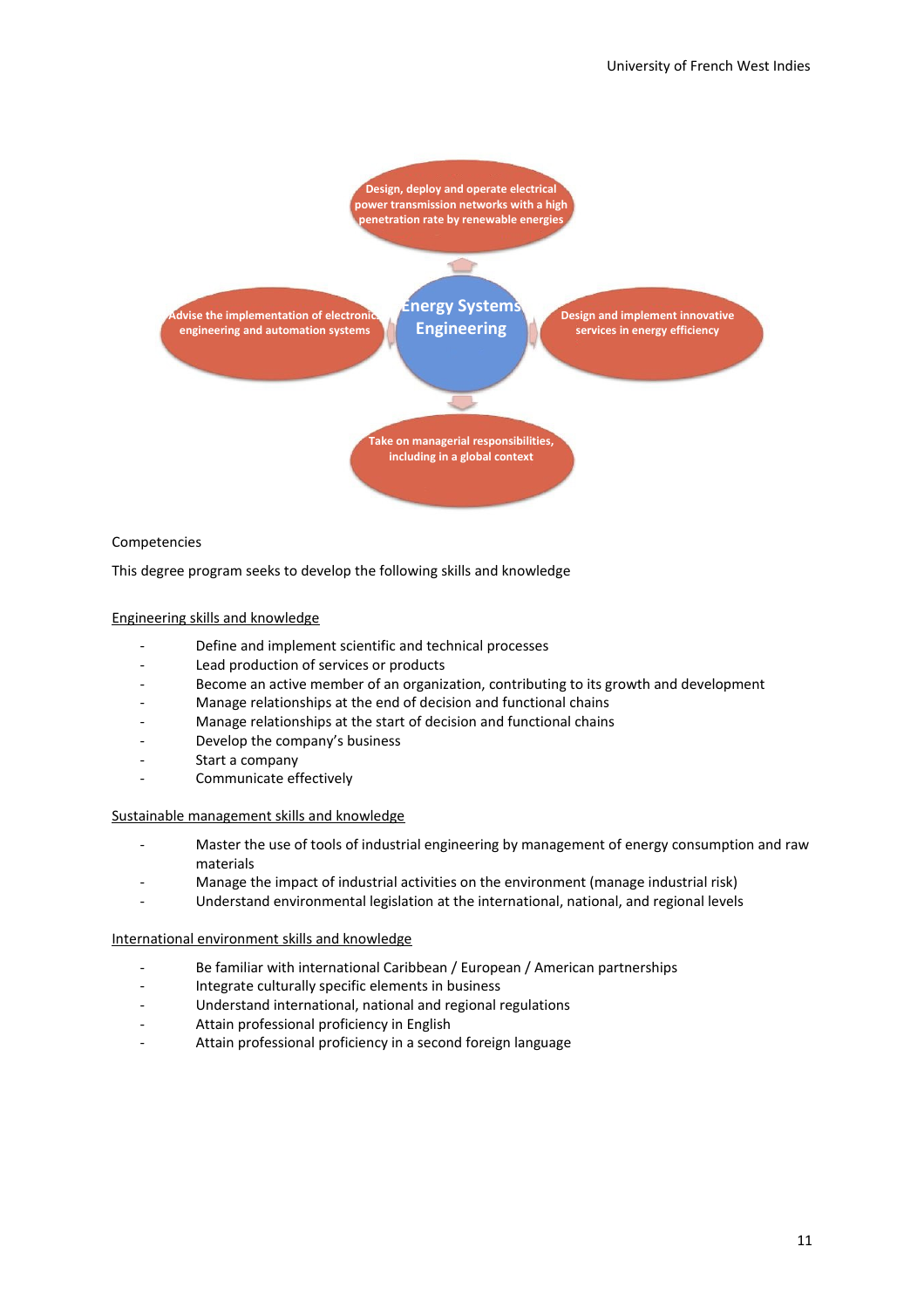### Energy skills and knowledge

- Make use of renewable energy resources for power generation
- Manage and optimize existing power generation stock
- Be familiar with and know how to implement power transmission network technologies (circuits, machine, converters)
- Make use of renewable energy resources for power generation
- Design new electrical power plants drawing on renewable energy sources, capable of contributing to the security, safety and efficiency of this network
- Know the enhanced functional aspect electromechanical machines

## Curriculum



Total number of program hours: 1,835 hours Practical instruction

- Senior year project: 436 hours 23%
- Multi-technological projects: Semester 7 and Semester 8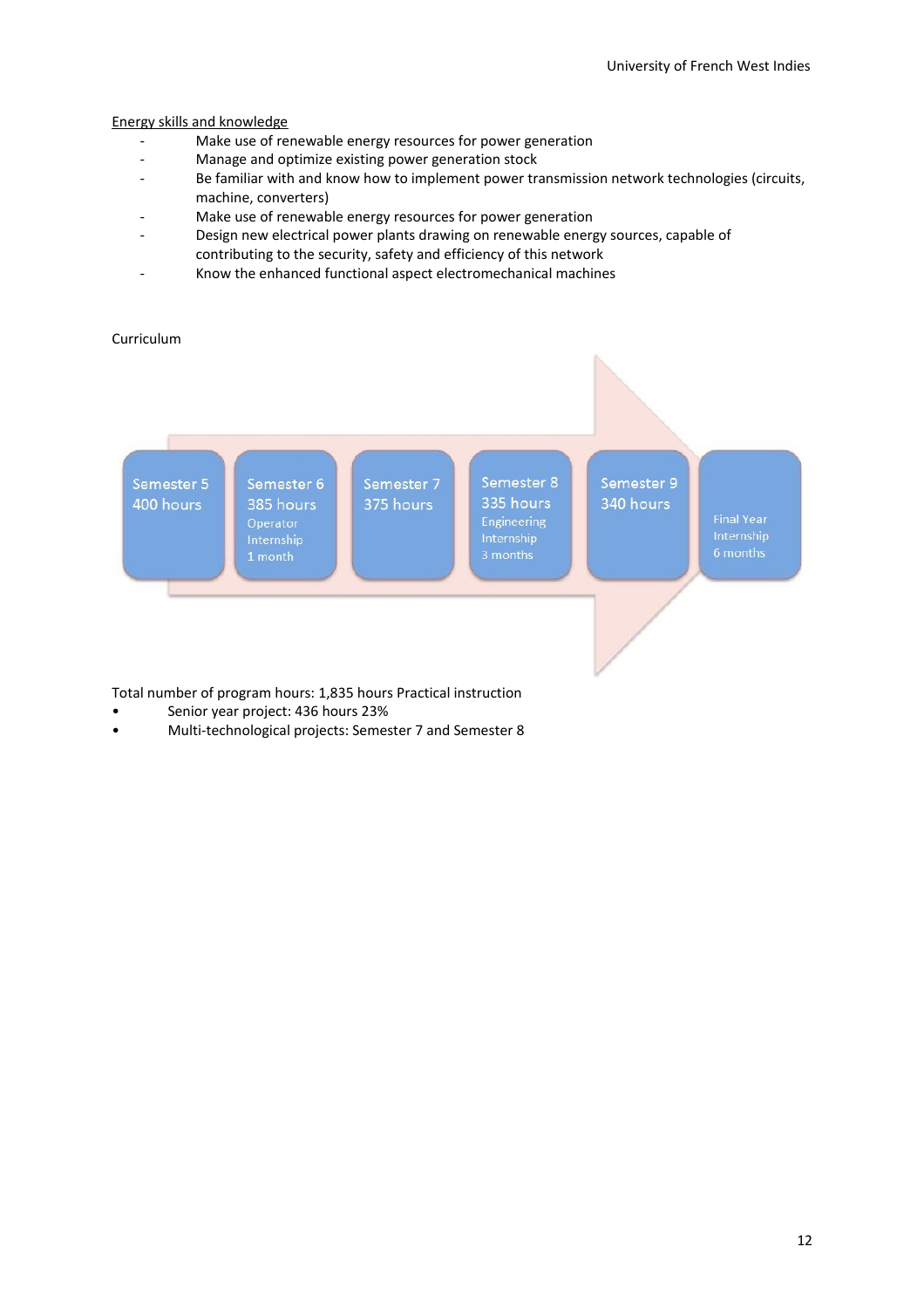# **Energy Systems Engineering: Program hours Basic sciences** 5% 16% Sciences and techniques in energy 31% systems engineering 49% Economics, business administration and management, human resources, social sciences **Principles and tools in sustainable** development

### Development of knowledge related to engineering

Beginning from the first year, students discover careers in engineering by meeting industry professionals during numerous mini-forums, seminars, etc.

Physical education is a curricular requirement during the first two years. It helps students gain self-confidence in individual and group contexts.

### "Bureau d'Étude" final year project

Beginning in Semester 7, students learn through hands-on sessions organized in the form of an engineering design firm with guidance from the instructor team. The goals are:

- to encourage learning through problem solving;
- to promote autonomous acquisition of knowledge , to teach students how to use crossdisciplinary textbook case studies provided by the instructor team;
- to develop professional skills relative to reasoning and organization.

### Multi-technological projects

This is a project management course that is conducted each semester starting from Semester 6. Students gain a better understanding in the way in which they learn and organize themselves, providing excellent preparation for a future role as project manager. The goals are

- to give each student the opportunity to develop individual projects;
- to know how to apply and transfer acquired knowledge (cross disciplinary);
- to develop student autonomy.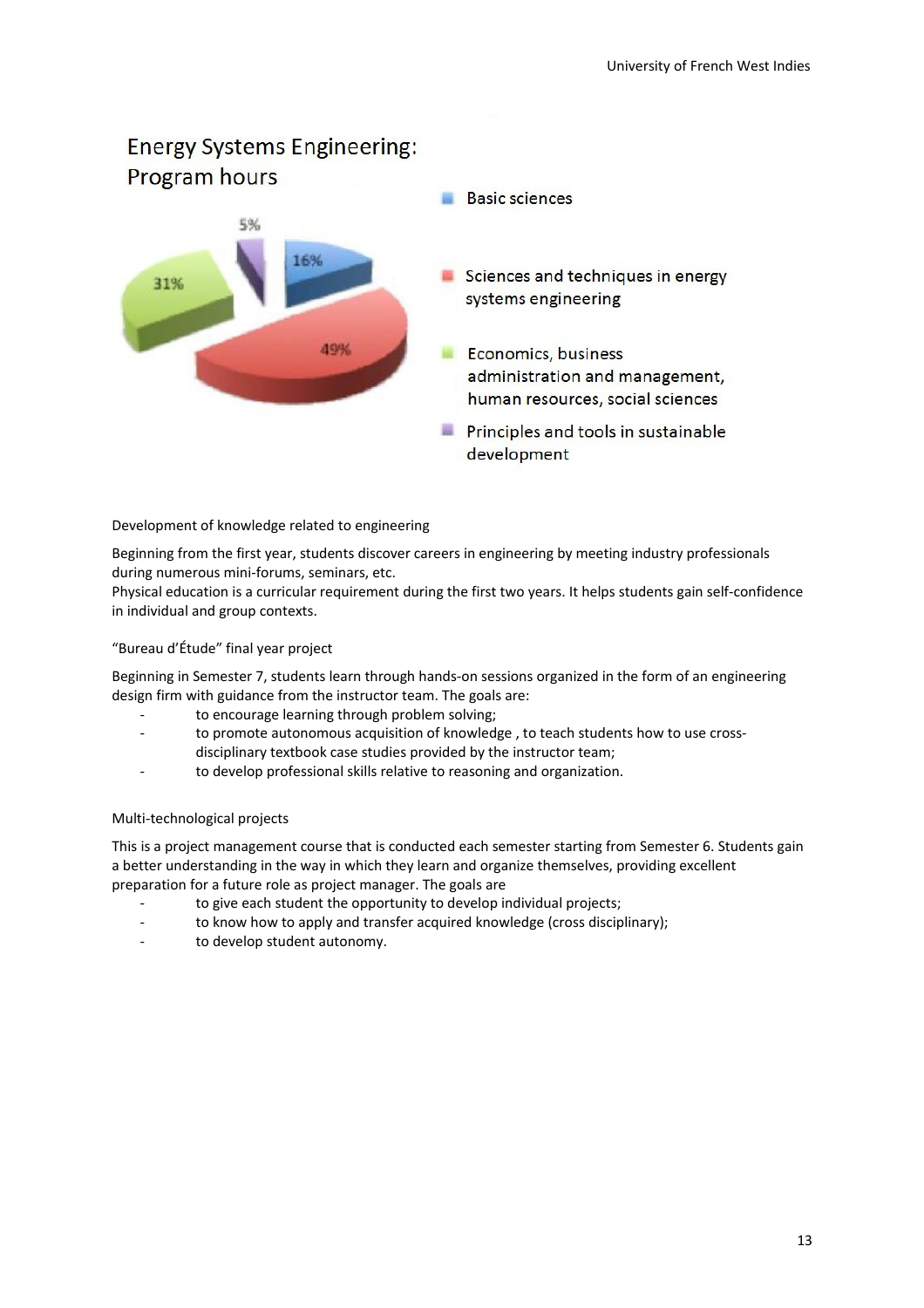### Internships

*First year internships*, so called "operator internships," should provide the student with first-hand knowledge and experience of a company's operations.

Lasting one month, the operator internship must contribute to understanding the company. This internship constitutes the first contact between the engineering student and the company. It should allow the student to understand the company's overall organization and operation, beyond even the intern's given sector.

*The 2nd year internship*, or so-called "engineering internship," should provide the student with the opportunity to apply scientific and technical knowledge.

Lasting a minimum of 14 weeks within the same company, it constitutes the student's first professional experience. The student must participate in digital or material task related to coursework; typically, the student must contribute to the resolution of a technical problem related to his or her degree concentration.

This internship may take place abroad.

*Final year project* "Engineer-level Mission" (6 months)

This project is the culmination of the student's work through the 3-year program, giving future graduates the opportunity to demonstrate real-world skills as an engineer. The student will present and pursue a technical or business solution integrating cross-disciplinary aspects of learning. The student must demonstrate solid competence in project management.

This internship may take place abroad.

#### *Internship Requirements*

| <i>Internship</i> | $1^{st}$ Year    | $2^{nd}$ Year                  | $3^{rd}$ Year                  |
|-------------------|------------------|--------------------------------|--------------------------------|
| Duration          | 1 month          | 3 months                       | 6 months                       |
| Written report    | 10 pages         | 30 pages<br>Summary in English | 30 pages<br>Summary in English |
| Oral presentation | $10 \text{ min}$ | 15 min in English              | 20 min in French               |

Proficiency Passport

Each student has access to a digital dashboard on the UA intranet that lets the student track his/her progress in validating knowledge and skills set out in the degree program.

International Exchange and Internships

Students may be eligible for the following financial aid to fund an exchange or internship experience abroad:

*Grants for international student exchange*

Contact: Bureau des relations internationales<sup>[4](#page-13-0)</sup>: brin@univ-ag.fr

<span id="page-13-0"></span> $<sup>4</sup>$  Bureau des relations internationales, Office of international relations</sup>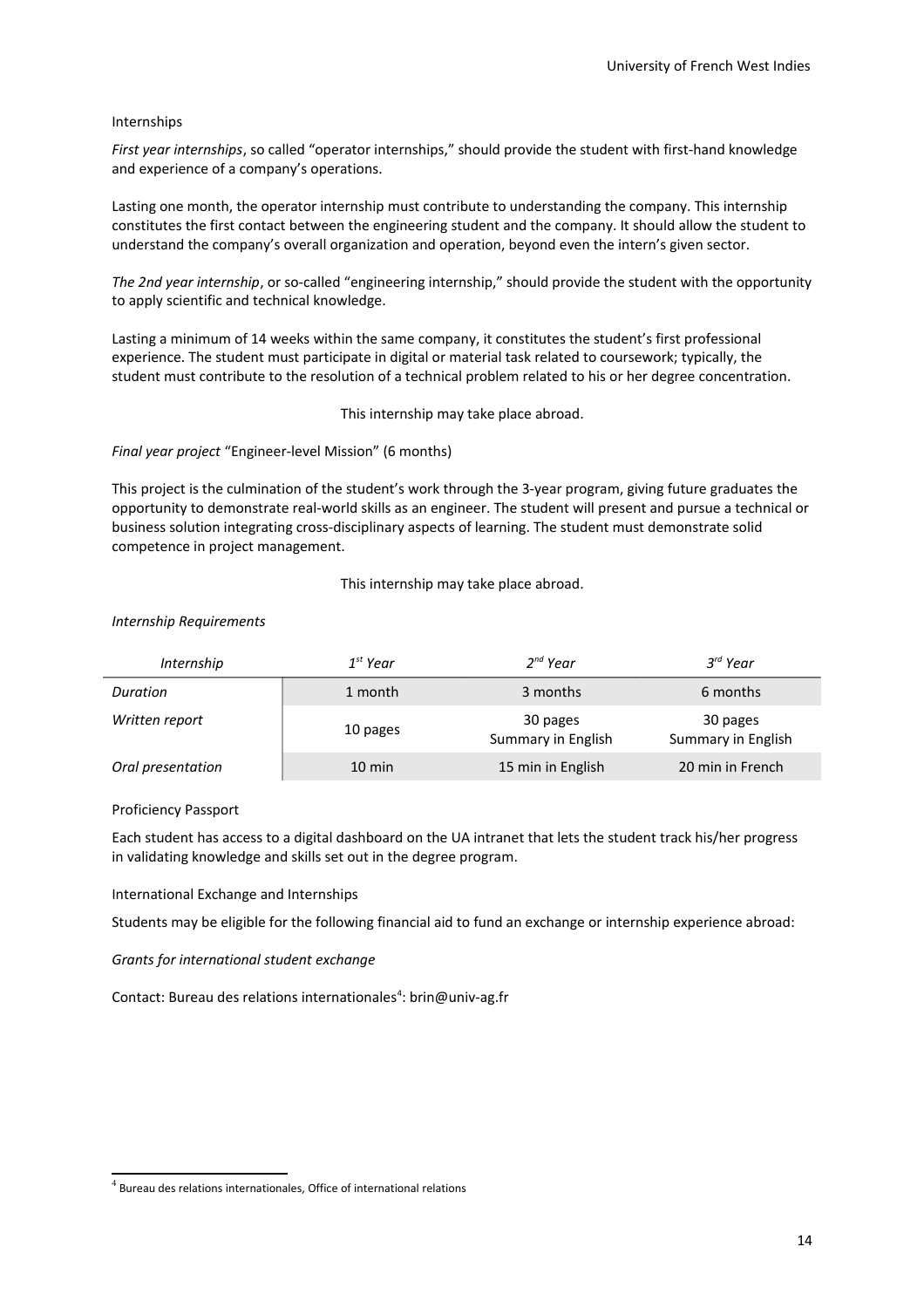Details on grants:

- The Grant Committee awards grants in October and February.
- The program requires students to study or complete an internship abroad for at least 2 months.
- Eligibility: students with financial aid or who are recipients of CROUS annual emergency funding.
- Students must submit the internship agreement with their application.

### *Extra-regional Grant*

Contact: julien.dino@cr-guadeloupe.fr

For more information: http://www.regionguadeloupe.fr/des-aides-des-services/guide-des-aides /detail/actualites/bourse-aide-extra-regionale / categorie /formation-enseignement-jeunesse/

Application documents are available from L'hôtel de Région, avenue Paul Lacavé Petit-Paris 97100 Basse-Terre.

Applications must be received at least three (3) months before the start of the internship. Students must therefore find a host company or laboratory BEFORE submitting their applications.

For more information, please contact Mr. Philippe Thomas, Head of internships at pthomas@univ-ag.fr.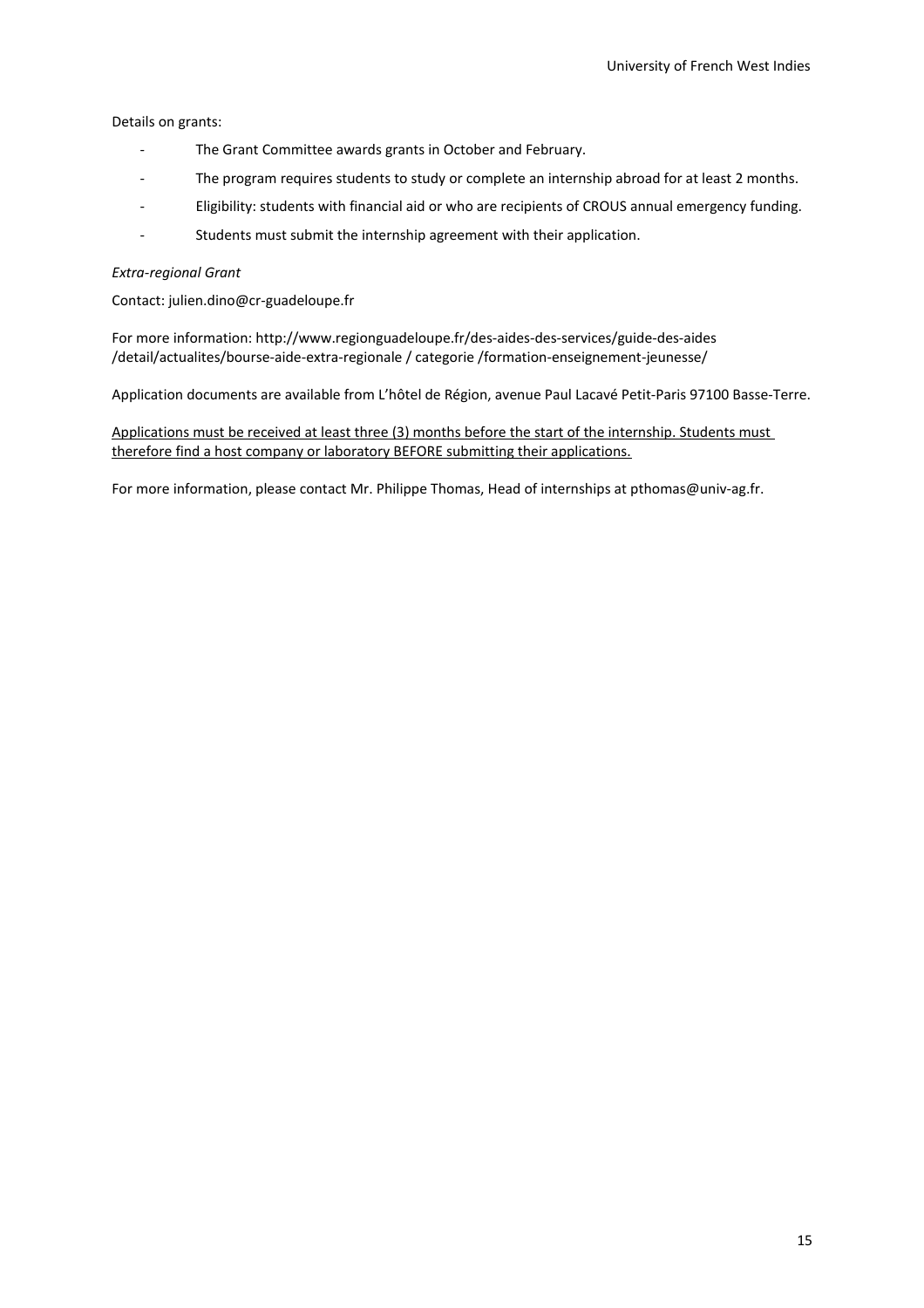## Detailed Syllabus

### *Year 1*

|                          | <b>UE</b> | <b>UE Course Name</b>                                                   | EC                                                        |                |           | Number of hours |           | Coefficients                                             |                | <b>ECTS</b>    |    |
|--------------------------|-----------|-------------------------------------------------------------------------|-----------------------------------------------------------|----------------|-----------|-----------------|-----------|----------------------------------------------------------|----------------|----------------|----|
|                          |           |                                                                         |                                                           | <b>CM</b>      | <b>TD</b> | <b>TP</b>       | <b>BE</b> | <b>EC</b>                                                | <b>UE</b>      | <b>EC</b>      | UE |
|                          |           | UE1 Energy conversion                                                   | 1.1 Introduction to energy conversion                     | $\overline{7}$ | 3         |                 |           | 3                                                        |                | 1              |    |
|                          |           |                                                                         | 1.2. Thermodynamics                                       | 12             | 10        | 8               |           | 4<br>7                                                   | 2              |                |    |
|                          |           |                                                                         | 1.3 Electrodynamics                                       | 12             | 10        | 8               |           | 4                                                        |                | 2              |    |
|                          |           |                                                                         | 1.4 Continuum mechanics                                   | 10             | 10        | 0               |           | 3                                                        |                | 2              |    |
|                          |           | UE2 Electric power transmission                                         | 2.1 Electrical networks                                   | 15             | 10        | 15              |           | $\overline{3}$                                           | 5              | 3              |    |
| LO.                      |           |                                                                         | 2.2 Power electronics                                     | 12             | 10        | 8               |           | $\overline{2}$                                           |                | 2              |    |
| Semester                 |           | UE3 Modelling                                                           | 3.1 Mathematics                                           | 10             | 10        |                 | 10        | 2<br>$\mathbf{1}$<br>8<br>$\overline{2}$<br>$\mathbf{1}$ |                | 2              |    |
|                          |           |                                                                         | 3.2 Algorithmics                                          | 10             | 10        |                 |           |                                                          | 1              | 8              |    |
| $\overline{\phantom{0}}$ |           |                                                                         | 3.3 JAVA Programming                                      |                |           |                 | 20        |                                                          | $\overline{2}$ |                |    |
| Year                     |           |                                                                         | $3.4$ GIS                                                 | 6              |           | 4               |           |                                                          |                |                |    |
|                          |           |                                                                         | 3.5 Signals and systems                                   | 10             | 10        |                 |           | 2                                                        |                | $\overline{2}$ |    |
|                          |           | UE4 Introductory and advanced topics in the                             | 4.1 Challenges in sustainable development and the economy | 13             | 7         |                 |           | $\overline{2}$                                           |                |                |    |
|                          |           | Economic Environment and in Sustainable $\sqrt{4.2}$ Business processes |                                                           | 10             |           |                 |           |                                                          | 7              | 1              |    |
|                          |           | Developement (OCEEDD)                                                   | 4.3 Languages I                                           | 15             | 15        |                 |           | 2                                                        |                | 2              | 6  |
|                          |           |                                                                         | 4.4 Languages II                                          | 15             | 10        |                 |           | $\overline{2}$                                           |                | $\overline{2}$ |    |
|                          |           | UE5 Topics for professional engineers                                   | 5.1 Physical education                                    |                |           | 20              |           | $\overline{2}$                                           | 3              | $\overline{2}$ | 4  |
|                          |           |                                                                         | 5.2 Electrical certification                              |                |           |                 | 35        |                                                          |                | $\overline{2}$ |    |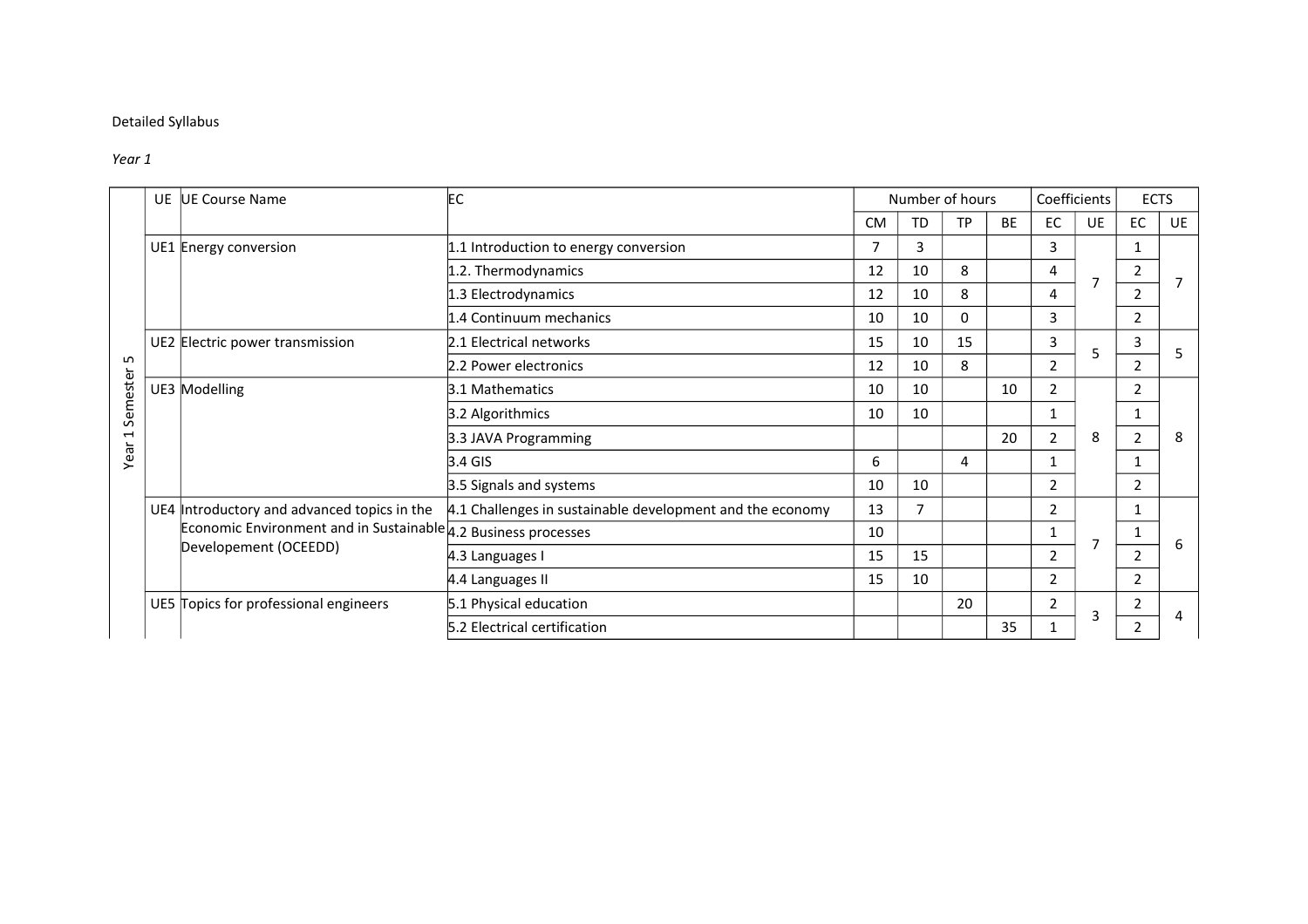## Year 1 (cont.)

|                | UE | UE Course Name                                                   | EC                                                         |           | Number of hours |           |           |                                          | Coefficients | <b>ECTS</b>    |           |
|----------------|----|------------------------------------------------------------------|------------------------------------------------------------|-----------|-----------------|-----------|-----------|------------------------------------------|--------------|----------------|-----------|
|                |    |                                                                  |                                                            | <b>CM</b> | <b>TD</b>       | <b>TP</b> | <b>BE</b> | EC                                       | UE           | EC             | <b>UE</b> |
|                |    | UE6 Energy conversion                                            | Electromechanical energy conversion                        | 10        | 10              | 10        |           | 4                                        |              | $\overline{2}$ |           |
|                |    |                                                                  | Electrochemical energy conversion                          | 8         | 5               | 7         |           | 3                                        | 6            | 1.5            |           |
|                |    |                                                                  | Thermal energy transfer: conduction, radiation, convection | 8         | 5               | 7         |           | 3                                        | 1.5          | 6.5            |           |
|                |    |                                                                  | Applied fluid mechanics                                    | 8         | 5               | 7         |           | 3                                        |              | 1.5            |           |
|                |    | UE7 Electric power transmission                                  | Statistics converters                                      | 10        | 10              | 10        |           |                                          |              | 2              |           |
|                |    |                                                                  | Electronic network technologies                            | 8         | 7               | 15        |           | 1                                        | 5            | $\overline{2}$ |           |
| Semester 6     |    | UE8 Modelling                                                    | Statistical probabilities                                  | 10        | 10              |           |           | 3<br>3<br>2<br>7.5<br>2<br>$\mathcal{P}$ |              | 1.5            |           |
|                |    |                                                                  | Partial differential equations (PDE)                       | 10        | 10              |           |           |                                          |              | 1.5            |           |
| $\overline{ }$ |    |                                                                  | JAVA Programming II                                        | 6         |                 | 14        |           |                                          | 1            |                |           |
| Year           |    |                                                                  | <b>GIS</b>                                                 |           |                 | 10        |           |                                          |              | 1              |           |
|                |    |                                                                  | Automatic control for continuous-time linear systems       | 12        | 8               |           |           |                                          | 1            |                |           |
|                |    |                                                                  | Automatic control discrete-time linear systems             | 5         |                 | 10        |           | $\mathcal{P}$                            |              | 1              |           |
|                |    | UE9 Introductory and advanced topics in the                      | Business management and industrial ecology                 | 15        | 10              |           |           | 3                                        |              | 2              |           |
|                |    | Economic Environment and in Sustainable<br>Developement (OCEEDD) | Languages I                                                | 15        | 15              |           |           | 4                                        | 5.5          | $\overline{2}$ | 6         |
|                |    |                                                                  | Languages II                                               | 15        | 10              |           |           | 4                                        |              | $\overline{2}$ |           |
|                |    | UE1 Topics for professional engineers                            | Topics in engineering careers / seminars                   | 20        |                 |           |           |                                          |              | 1              |           |
|                | 0  |                                                                  | Physical education                                         |           |                 | 20        |           | 2                                        | 3            | 1.5            | 3.5       |
|                |    |                                                                  | Project management                                         |           | 10              |           |           |                                          |              | 1              |           |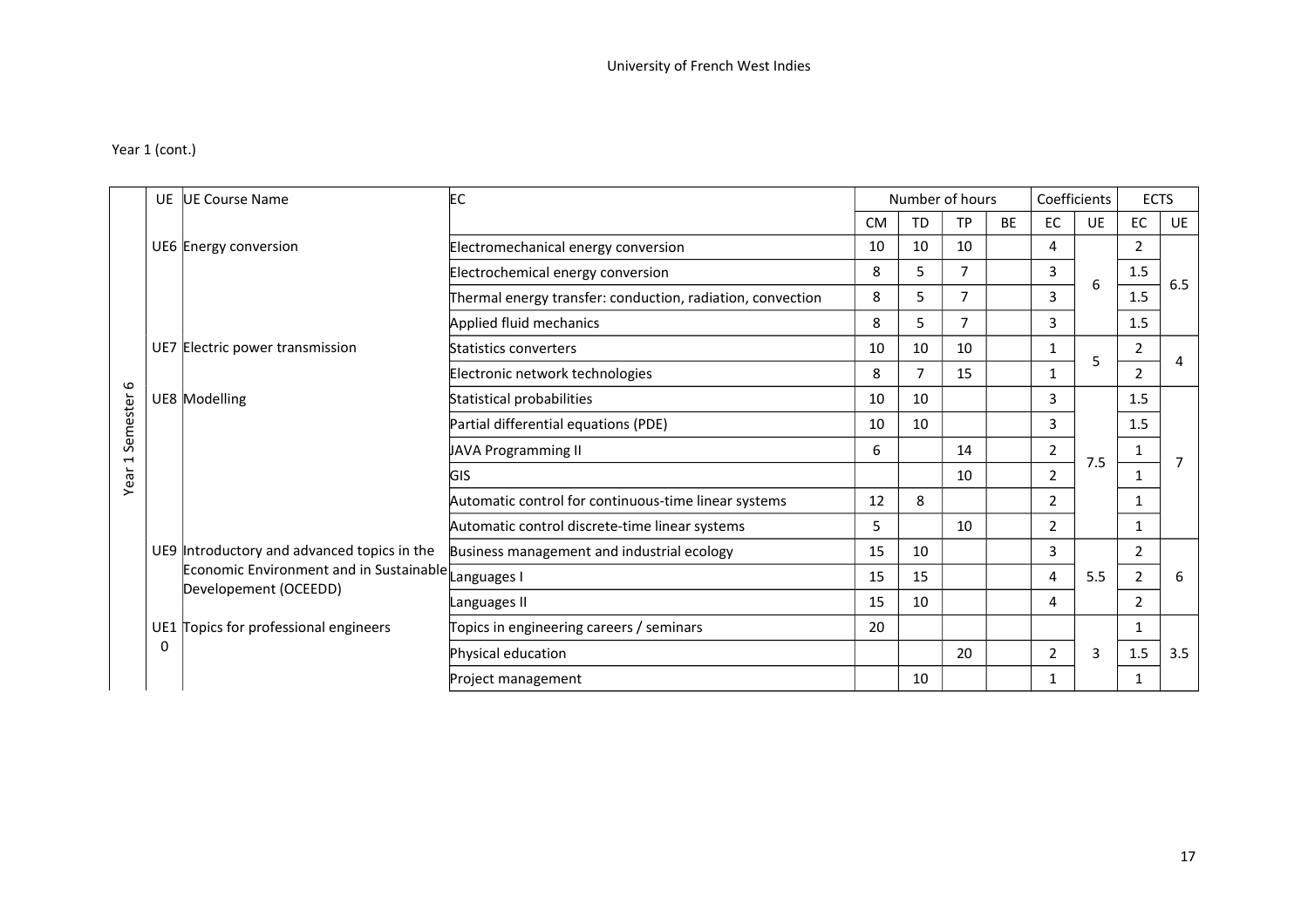## Year 2

|                | <b>UE</b> | UE Course Name                                                         | EC                                                                        |           | Number of hours |           |           |                               | Coefficients | <b>ECTS</b>   |           |
|----------------|-----------|------------------------------------------------------------------------|---------------------------------------------------------------------------|-----------|-----------------|-----------|-----------|-------------------------------|--------------|---------------|-----------|
|                |           |                                                                        |                                                                           | <b>CM</b> | <b>TD</b>       | <b>TP</b> | <b>BE</b> | EC                            | <b>UE</b>    | EC            | <b>UE</b> |
|                |           | UE6 Energy conversion                                                  | Hydraulic machinery                                                       | 5         |                 | 15        |           | $\mathbf{1}$                  | 4            | 2             |           |
|                |           |                                                                        | Energy storage                                                            | 5         |                 | 15        |           | 1                             |              | 2             | 4         |
|                |           | UE7 Electric power transmission                                        | Electric power transmission: unbalanced three-phase sinusoidal<br>regimes | 5         |                 | 10        |           | 1                             |              | 1             |           |
|                |           |                                                                        | Electromagnetic and electrical modelling of machines                      | 10        |                 | 15        |           | 3                             | 7.5          | 3             | 7         |
|                |           | Modelling                                                              | Operation and optimization of power transmission network                  | 10        |                 | 10        |           | 2.5                           |              | 2             |           |
| $\overline{ }$ |           |                                                                        | Energy-based approach in static phase converter design                    | 5         |                 | 10        |           | 1                             |              | 1             |           |
| Semester       | UE        |                                                                        | CAD                                                                       |           |                 |           | 20        | $\overline{2}$<br>3<br>q<br>4 |              | 2             | 10        |
|                |           |                                                                        | Object programming and modelling                                          | 10        | 10              |           | 15        |                               |              | 3             |           |
| $\sim$         |           |                                                                        | Applied mathemetics                                                       | 25        |                 | 25        |           |                               |              | 4             |           |
| Year           |           |                                                                        | Bond graphs                                                               | 10        |                 | 10        |           | 1                             |              | 1             |           |
|                | UE        | Introductory and advanced topics in the<br>Economic Environment and in | Culture and Civilizations of Europe, the Caribbean and the<br>Americas    | 20        |                 |           |           | 1.5                           |              | 1             |           |
|                |           | Sustainable Developement (OCEEDD)                                      | Environmental management                                                  | 10        |                 |           | 10        | 1                             | 6.5          |               | 6         |
|                |           |                                                                        | Languages I                                                               | 10        | 15              |           | 5.        | $\overline{2}$                |              | $\mathcal{P}$ |           |
|                |           |                                                                        | Languages II                                                              | 10        | 10              |           | 5         | $\overline{2}$                |              | $\mathcal{P}$ |           |
|                | <b>UE</b> | Topics for professional engineers                                      | Project management 2                                                      |           |                 |           | 10        | 1                             | 3            |               | 3         |
|                |           |                                                                        | Physical education                                                        |           |                 |           |           | 2                             |              | 2             |           |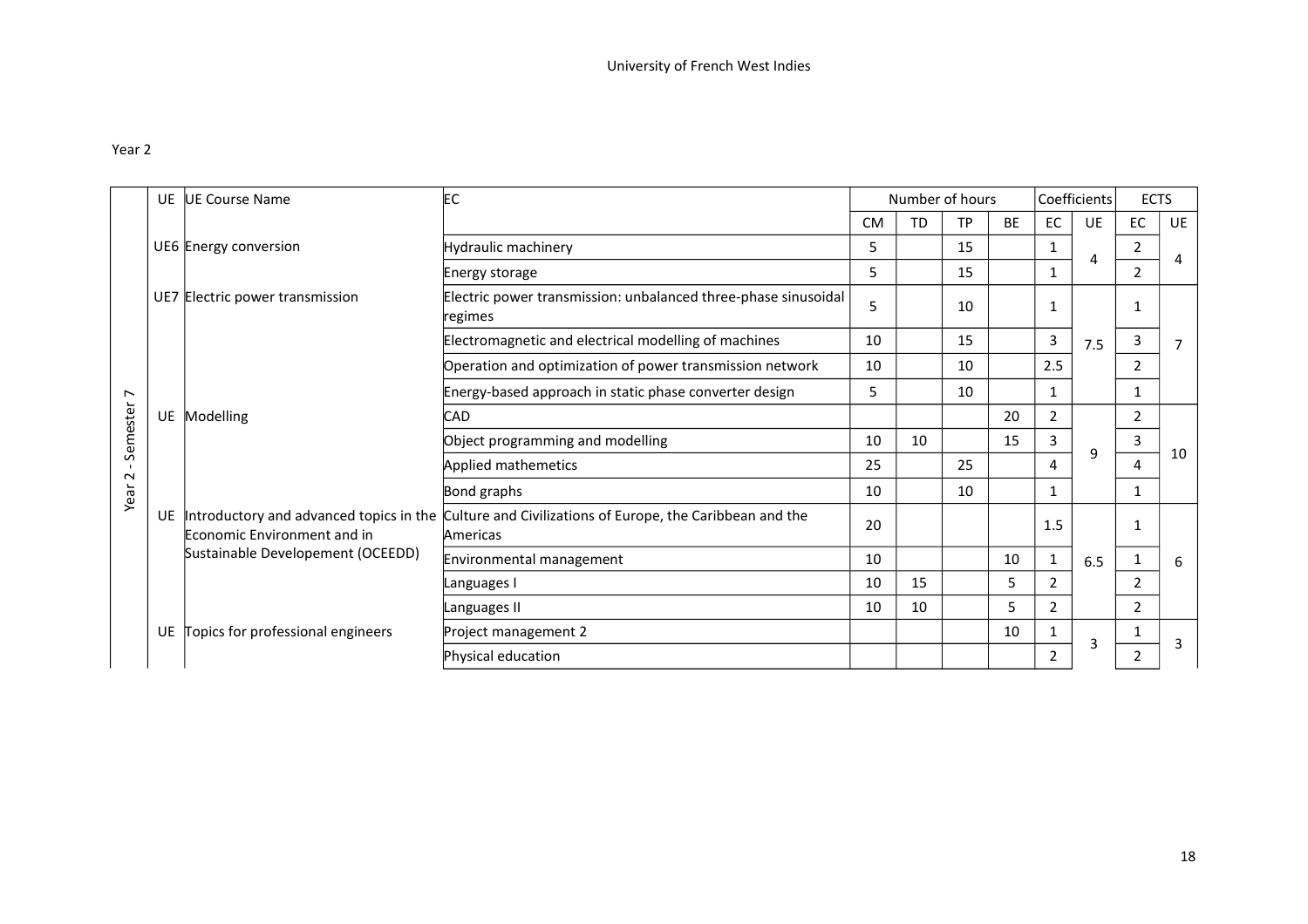## *Year 2 (cont.)*

|                        | <b>UE</b> | <b>UE Course Name</b>                                                                  | EC                                         |           | Number of hours |           |           |                | Coefficients | <b>ECTS</b>    |                |
|------------------------|-----------|----------------------------------------------------------------------------------------|--------------------------------------------|-----------|-----------------|-----------|-----------|----------------|--------------|----------------|----------------|
|                        |           |                                                                                        |                                            | <b>CM</b> | <b>TD</b>       | <b>TP</b> | <b>BE</b> | <b>EC</b>      | <b>UE</b>    | <b>EC</b>      | UE             |
|                        | UE        | Energy conversion                                                                      | Wind power systems                         |           |                 |           | 20        |                |              | 2              |                |
|                        |           |                                                                                        | Embedded electric power network            | 15        | 15              |           | 20        | $\overline{2}$ | 4            | 3              | 7              |
|                        |           |                                                                                        | Solar power systems                        | 10        |                 |           | 10        |                |              | 2              |                |
|                        | <b>UE</b> | Electric power transmission                                                            | Inverter modulation, filtration and design |           |                 |           | 15        | 6<br>1.5       | $\mathbf{1}$ |                |                |
|                        |           | Introductory and advanced topics in the Risk management<br>Economic Environment and in | Converter-machine connections              |           |                 |           | 15        |                |              | 1              |                |
| $\infty$               |           |                                                                                        | Machine control                            |           |                 |           | 15        |                |              | 1.5            | -8             |
|                        |           |                                                                                        | Converter control                          |           |                 |           | 15        | 1.5            |              | 1.5            |                |
| Semester               |           |                                                                                        | Problem solving                            | 10        | 10              |           | 10        |                | 5            | 3              |                |
| $\mathbf{I}$<br>$\sim$ | <b>UE</b> |                                                                                        |                                            | 15        | 5               |           |           |                |              |                |                |
| Year                   |           |                                                                                        | Legal environment of energy                | 10        | 5               |           |           |                |              | $\mathbf{1}$   | -6             |
|                        |           | Sustainable Developement (OCEEDD)                                                      | Languages I                                | 10        | 15              |           | 5         | $\mathbf{2}$   | 6            | 2              |                |
|                        |           |                                                                                        | Languages II                               | 10        | 10              |           | 5         | $\mathbf{2}$   |              | $\overline{2}$ |                |
|                        | UE.       | Topics for professional engineers                                                      | Seminars                                   | 10        |                 |           |           |                |              |                |                |
|                        |           |                                                                                        | Physical education                         |           |                 |           |           |                | 4            |                | $\overline{4}$ |
|                        |           |                                                                                        | Multi-technological projects               |           |                 |           | 35        | 2              |              | $\overline{2}$ |                |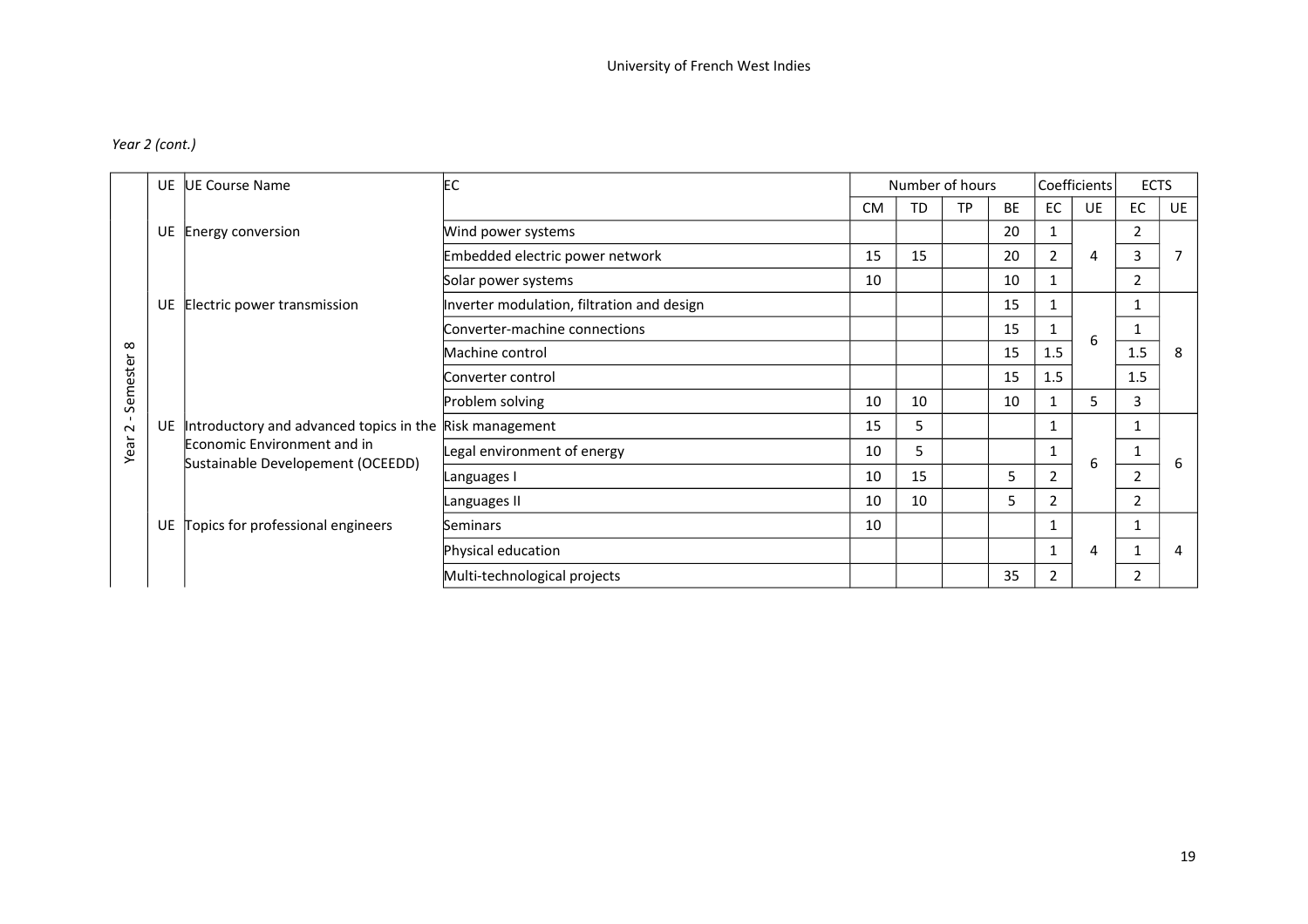## *Year 3*

|          |           |                                         | EC                                                                                |           |           | Number of hours |           | Coefficients   |           |    | <b>ECTS</b> |
|----------|-----------|-----------------------------------------|-----------------------------------------------------------------------------------|-----------|-----------|-----------------|-----------|----------------|-----------|----|-------------|
|          | UE        | <b>UE Course Name</b>                   |                                                                                   | <b>CM</b> | <b>TD</b> | <b>TP</b>       | <b>BE</b> | EC             | <b>UE</b> | EC | <b>UE</b>   |
|          | lue.      | Energy conversion                       | Hybrid energy systems                                                             | 8         | 10        |                 | 12        | 4              |           | 4  |             |
|          |           |                                         | Coastal and inshore hydrodynamics: marine energy                                  | 15        | 10        |                 | 15        | 5              |           | 5  |             |
|          |           |                                         | Fuel cells                                                                        | 8         |           |                 | 12        | 2              | 14        | 2  | 14          |
|          |           |                                         | Monitoring and decision making                                                    | 10        | 10        |                 | 10        | 3              |           | 3  |             |
|          | lue.      | Introductory and advanced topics in the | Human resources management and labor law                                          | 7         | 6         |                 |           |                |           |    |             |
| თ        |           | Development (OCEEDD)                    | Economic Environment and in Sustainable Sustainable control of energy consumption | 10        |           |                 |           |                |           |    |             |
| Semester |           |                                         | Financial and accounting management                                               | 10        | 10        |                 |           |                |           |    |             |
|          |           |                                         | Languages I                                                                       | 5.        | 12        |                 | 13        | 2              |           | 2  |             |
| $\omega$ |           |                                         | Languages II                                                                      | 5         | 12        |                 | 8         | $\overline{2}$ |           | 2  |             |
| Year     | UE        | Innovation and entrepreneurship         | Technology and economic intelligence                                              | 20        |           |                 |           |                |           | 2  |             |
|          |           |                                         | Intellectual property rights                                                      | 12        | 8         |                 |           |                | 6         | 2  | h           |
|          |           |                                         | Company start-up and market studies                                               |           |           |                 | 20        |                |           | 2  |             |
|          | <b>UE</b> | Topics for professional engineers       | Job-seeking techniques                                                            | 5         |           |                 | 5         |                |           |    |             |
|          |           |                                         | Change and conflict management                                                    | 5         |           |                 | 10        |                | 3         |    |             |
|          |           |                                         | Energy project engineering and management                                         |           |           |                 | 10        |                |           |    |             |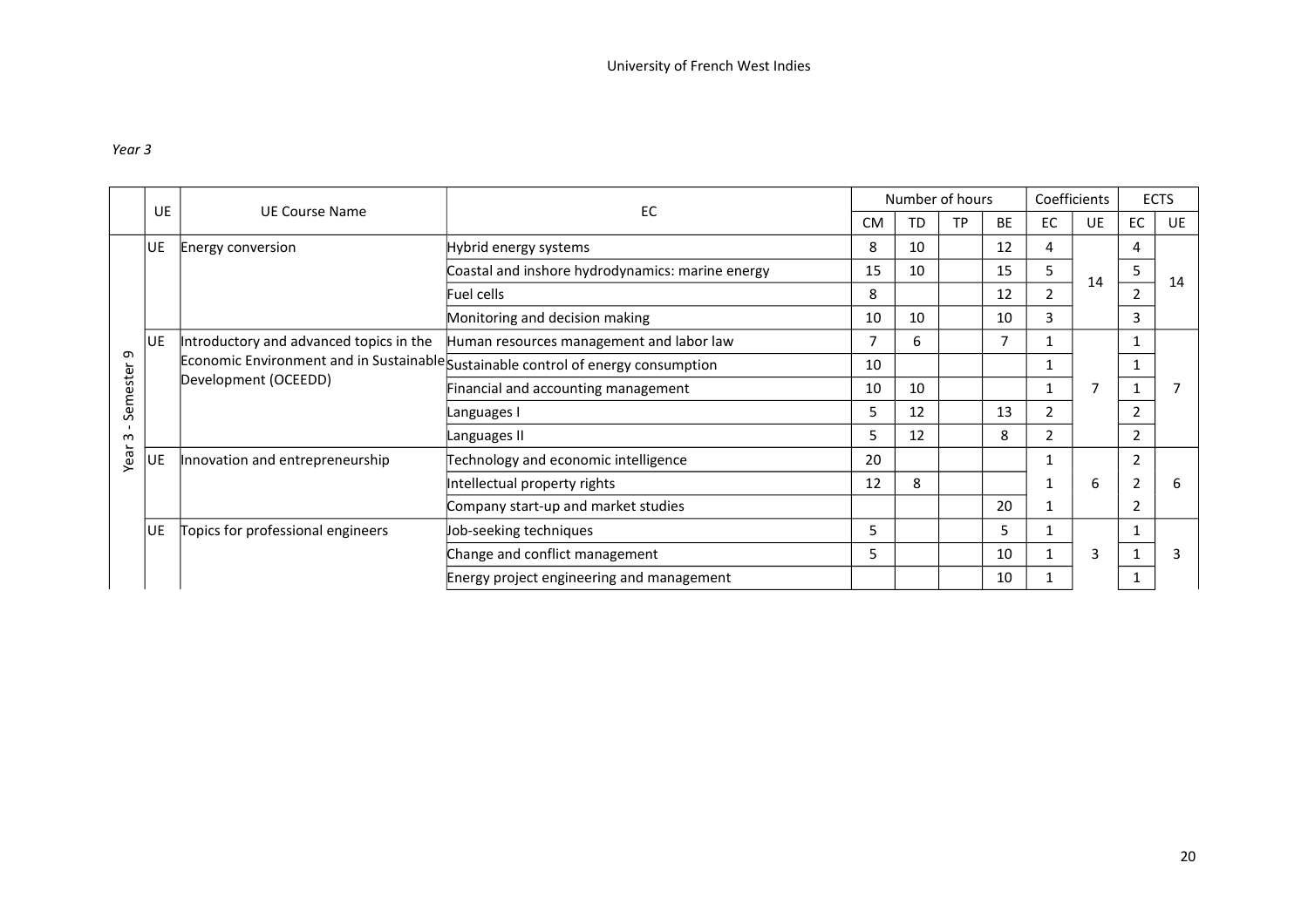### Prospective Careers

- Research and Development Engineer (design, development, innovation, sustainable development)
- Engineering Consultant (advisory, expertise)
- Production Engineer (production site management, coordination of deposit exploitation and production)
- Maintenance Engineer (creation of quality indicators, reliability tools, definition of maintenance procedures)
- **Entrepreneur**

### Program Location

Students register at the University of the French West Indies (UA). The 3-year program takes places at the College of Physical and Natural Sciences on the Fouillole Campus in Guadeloupe.

During the program, engineering students have the opportunity complete a semester at another university or engineering school, either in France or abroad. The student's choice of program must be approved by the Engineering Department, which verifies academic equivalency and suitability of coursework. **Students prepare their student exchange or study abroad experience one year before their expected departure.**

### Prospective Students

Admission to the engineering program is by application only. Approximately 20 students will be admitted to an incoming class.

### *Profile of applicants entering as first-year students*

- Students in French "classes prépas"<sup>[5](#page-20-0)</sup>
- Students who hold a Diplôme universitaire de technologie (DUT) in subjects such as electrical engineering and industrial data processing, measurement, etc., or a Brevet de Technicien Supérieur (BTS) in electronic engineering, or a Licence in physics, engineering sciences, electronics and electric energy and automation, and others.
- Students who have successfully validated their second year of Licence in physics, engineering sciences, electronics and electric energy and automation.
- Non-French students holding a Bachelor of Sciences.

#### *Profile of applicants entering as second-year students*

- Admissions by application only. Applicants must hold a Master 1 degree, or equivalent degree.

<span id="page-20-0"></span><sup>&</sup>lt;sup>5</sup> French Classe préparatoire aux grandes écoles (CPGE), 2-year undergraduate program geared specifically towards admission into topranked graduate schools.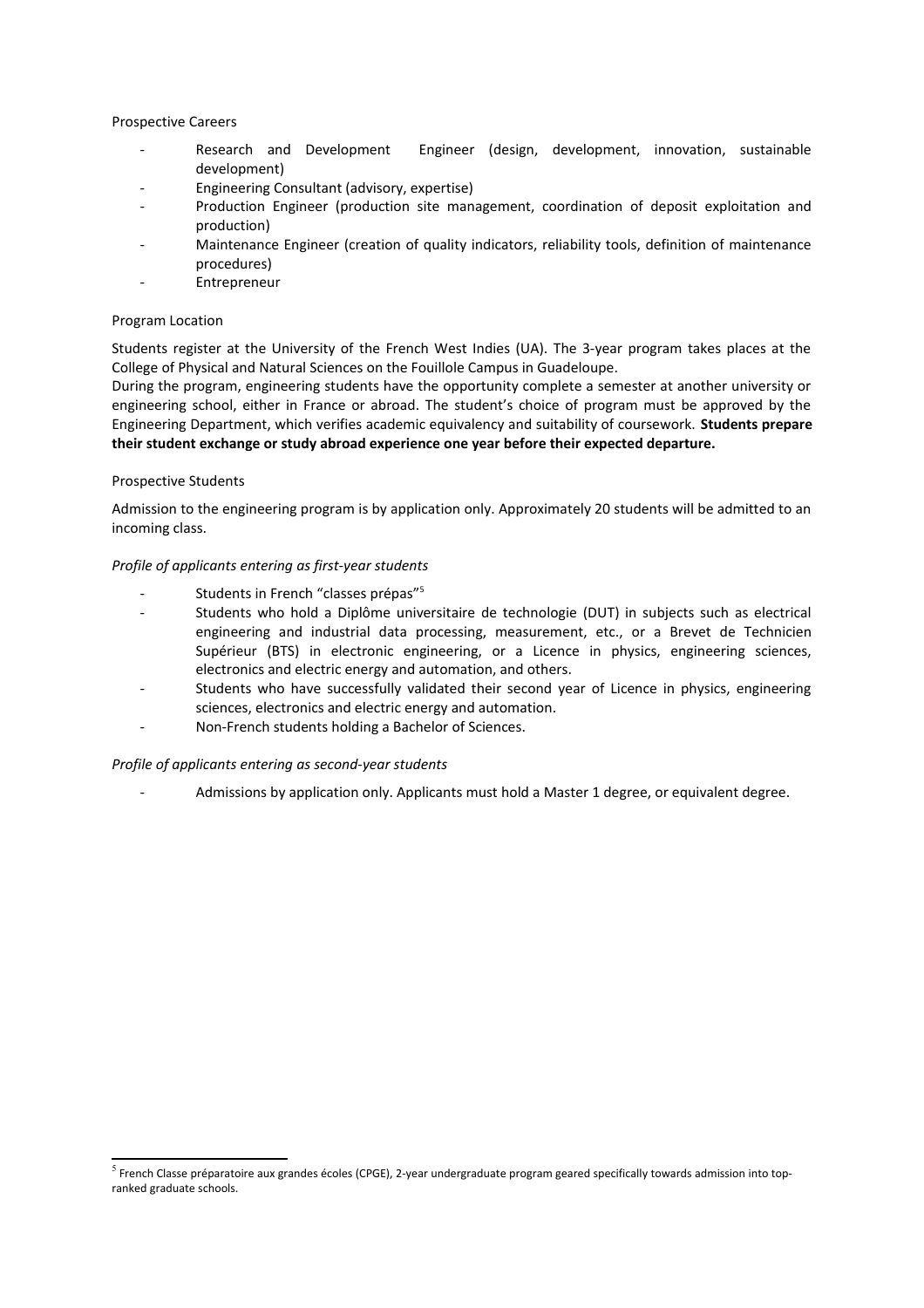## Applications for the 2015-2016 Academic Year

Application documents (French only) are available from the University of French West Indies (UA) website:

http://www.univ-ag.fr/fr/inscriptions 2014 2015/inscriptions 2014 2015.html

Applications *must be received before 26 June 2015* at the following address:

Service de Scolarité Mme Colette Legrand UFR Sciences Exactes et Naturelles BP 592 97 157 Pointe à Pitre Cedex Guadeloupe (France)

and/or by e-mail

rblonbou@univ-ag.fr laurence.romana@univ-ag.fr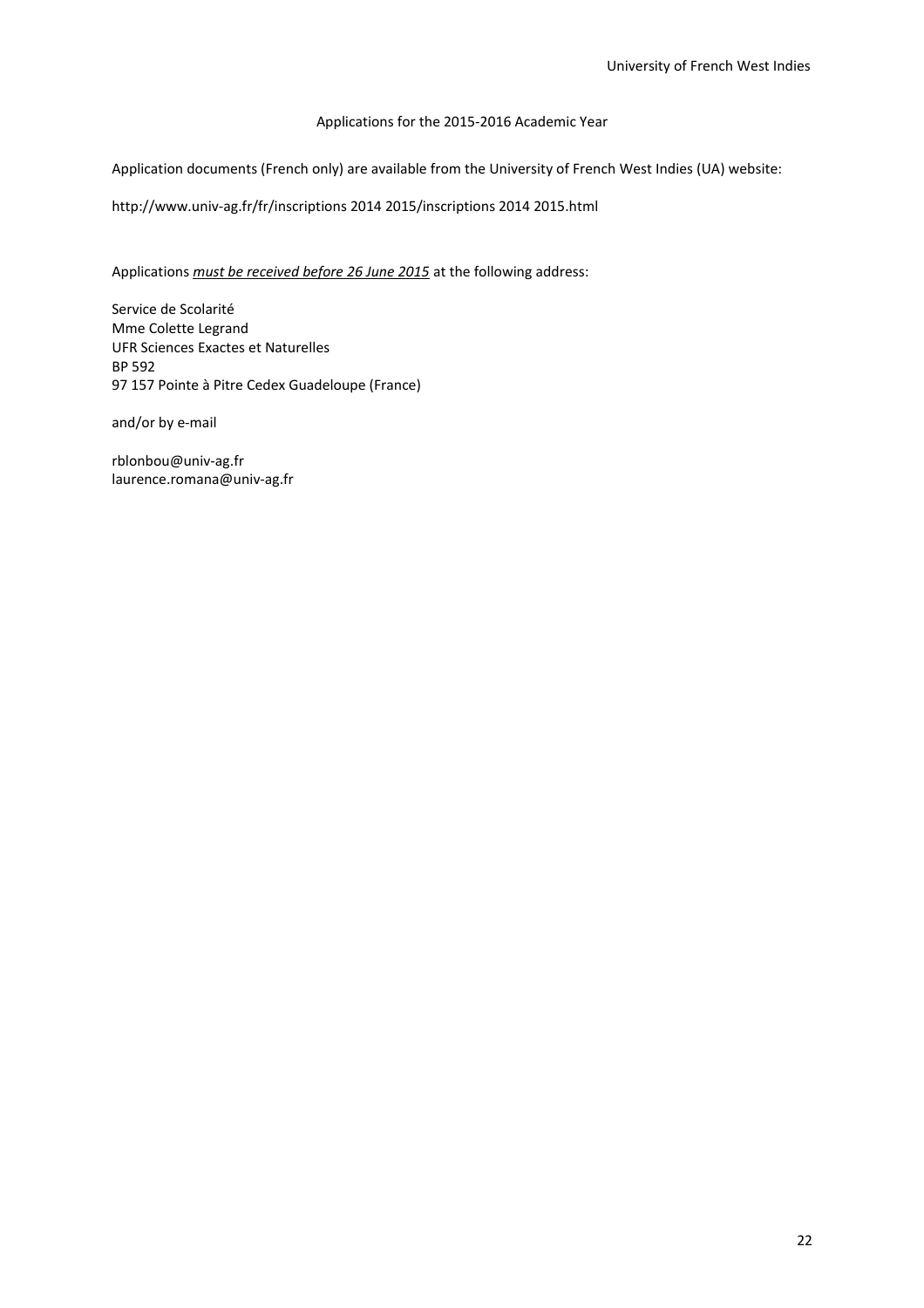### ACADEMIC RULES AND REGULATIONS FOR GRADING AND EVALUATION for Engineering Degrees

These academic rules and regulations for grading and evaluation are governed by national regulations defined by the following statutory legislation:

- Decree #2002-481 of 8 April 2002 relative to university degrees and national diplomas;
- Decree #2002-482 of 8 April 2002 implementing the creation of a European higher education area to the French higher education system;
- Order of 26 August 2008 amending the order of 23 April 2002 relative to the Licence;
- Order of 1 August 2011 relative to the Licence générale;
- Order of 25 April 2002 relative to university studies leading to the Master's degree;
- Order of 25 February 2013 establishing the list of institutions authorized to confer the title of "Ingénieur diplômé"

Note: The "licence professionnel" degree comes under the Order of 19 November 1999 (MENS9902515A) and is subject to specific regulations.

### Admissions

Applicants may be admitted to the program in one of two ways:

- For French students: Admissions by application. Applicants who wish to enroll into the program's first year must hold a French Licence, BTS, or DUT degree, or applicants must be enrolled in French Classe préparatoire aux grandes écoles (CPGE). Applicants who wish to enroll into the program's second year must hold a Master 1 degree.
- For non-French students: Admissions decided by an Admission Panel, for enrollment into the program's first or second year, as prescribed by international agreements.

Enrollment is limited. The number of applicants admitted per concentration and per admissions method is decided by the Director of the Department of Engineering based on proposals from the Director of each concentration program and the Academic Dean. This decision is made before application opens to prospective students.

Admission Panels are formed each year to evaluate applications. There is a two-step selection process: Applications are reviewed, and then applicants are interviewed. Once interviews are complete, the Admissions Panel makes a decision and notifies applicants of its decision by email.

#### Annual Registration

Students must register at the beginning of each year. However, in specific circumstances, registration may be delayed by the Academic Dean for a period not to exceed one month from the start of classes.

### Student Exchange and Study Abroad

### Student Exchange in France and Study Abroad

Students have the opportunity during their three years to complete one or two semester(s) at another university or engineering school, either in France or abroad. The student's choice of program must be approved by the Engineering Department, which verifies academic equivalency and suitability of coursework.

Students in exchange or studying abroad must be registered at the University of the French West Indies before their departure.

#### Study or Internship Abroad Requirement

Students must spend at least three months abroad either as a student or as an intern before graduating. If the student has accumulated significant experience abroad before entering the engineering program, this experience may count towards the requirement. Students must request validation from the Academic Dean. Non-French students are not subject to this requirement.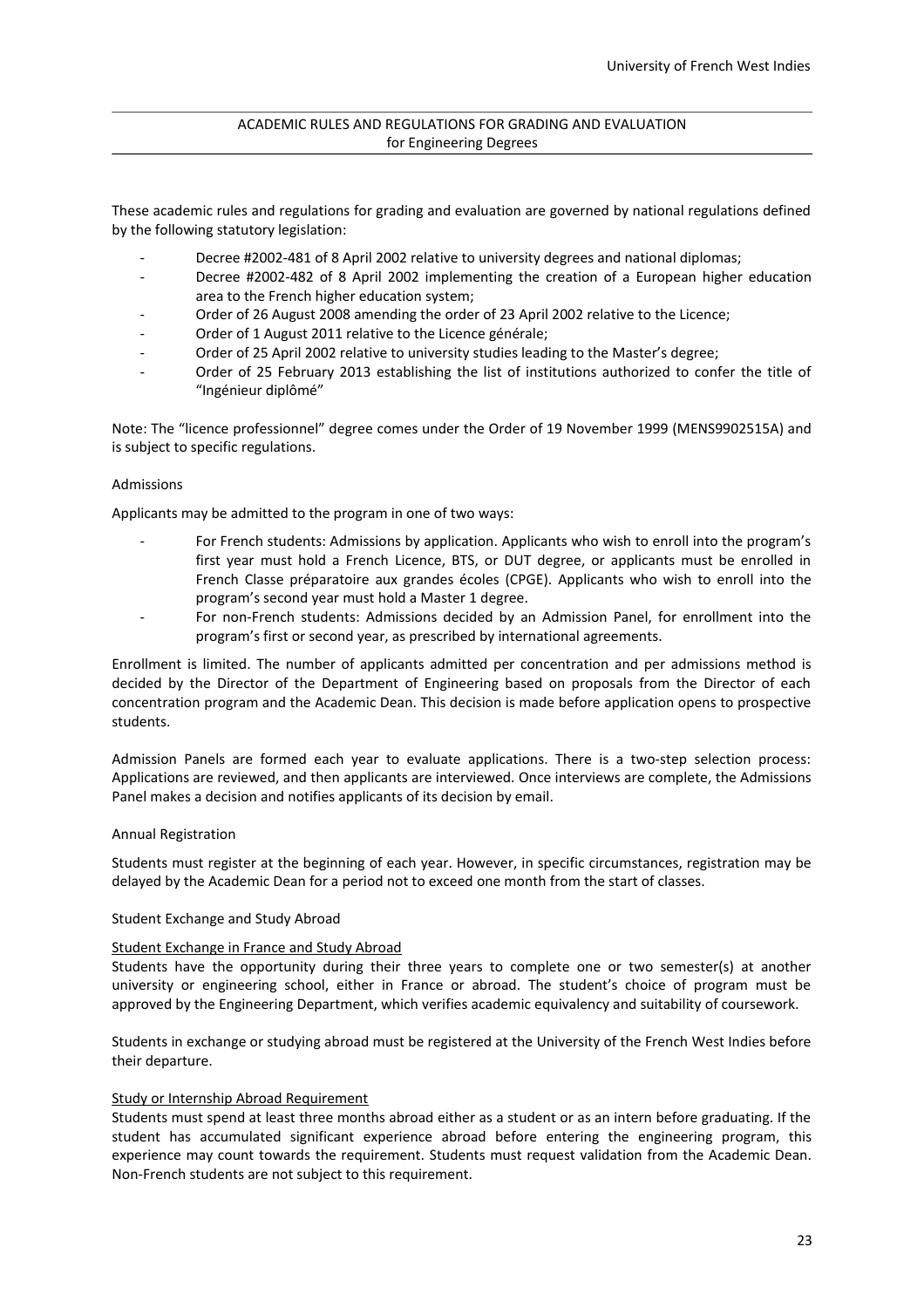### Program Organization

The Engineering Degree is organized into 6 semesters of 30 credits (ECTS) each, over three years (I1, I2, I3).

The period of study may be extended up to two semesters, at the discretion of the Semester Panel.

Each academic year is divided into two semesters. Each semester includes several unité d'enseignement (UE) [education units] that may be broken down into éléments constitutifs (EC) [individual components].

The Engineering Degree includes a total value of 180 ECTS.

Each UE is assigned a coefficient. The credit value scale is identical to that of coefficients.

The number, period, type and duration of examinations, the coefficient, the ECTS of ECs and UEs are provided in the summary tables for each degree and each semester.

The Engineering Department must inform students of grading and evaluation policy by posting grading and evaluation details in the designated information board no later than one month after the start of classes.

#### English Language Requirement

All UA engineering students must graduate with a minimum level of proficiency in English. Students must have at least a B2 level in English, as defined by the Common European Framework of Reference for Languages (CEFR). Student language proficiency must be certified by a recognized external test (e.g. 785 for TOEIC corresponding to the B2 level required by the Commission des Titres d'Ingénieurs (CTI).

A TOEIC test session is organized at the UA each year by the Engineering Department with the Language Department. The test is open to engineering students in their second or third year of the program. The first test registration is paid for by the Engineering Department. Engineering students bear the costs for any subsequent tests.

### Internship Year

Between the second and third year, students may complete an internship either at a company or laboratory, depending on the student's academic and professional goals. A detailed request in writing is submitted to the Director of the Engineering Department. The engineering student is informed of the Director's decision in writing, with the director's seal. Under these conditions, the engineering student is considered to be registered at the UA and the UA will provide the student with a convention de stage [internship agreement].

#### Required Approvals for Student Exchange and Study Abroad

Students who wish to study abroad during one or two semester must present a detailed list of classes that he/she will take at the host institution. The list must include the corresponding ECTS (after conversion, if necessary). This document must be signed by the International Relations representative, the Director of the Engineering Department, the Academic Dean and the engineering student before his/her departure. This document, called the learning agreement, is a contract. It requires the student to obtain 30 ECTS credits among those mentioned in the list in order for the corresponding semester to be validated by the Semester Panel at the end of the year. However, the student may, for reasons beyond his/her control (e.g., incompatible times, cancellation of classes, etc.), propose changes to the learning agreement at the start of classes at the host institution. Proposals must be promptly submitted to the UA Office of International Relations. This office will then draw up a new learning agreement and have it validated by all signatories. Students may submit a single request.

### Approval of Student Exchange in France

For student exchange conducted in France, the student must contact the host institution and specifically the Head of Academics of the program. The student must list the courses he/she wishes to take and include their ECTS credits. The student must have this exchange approved by the UA Director of the Engineering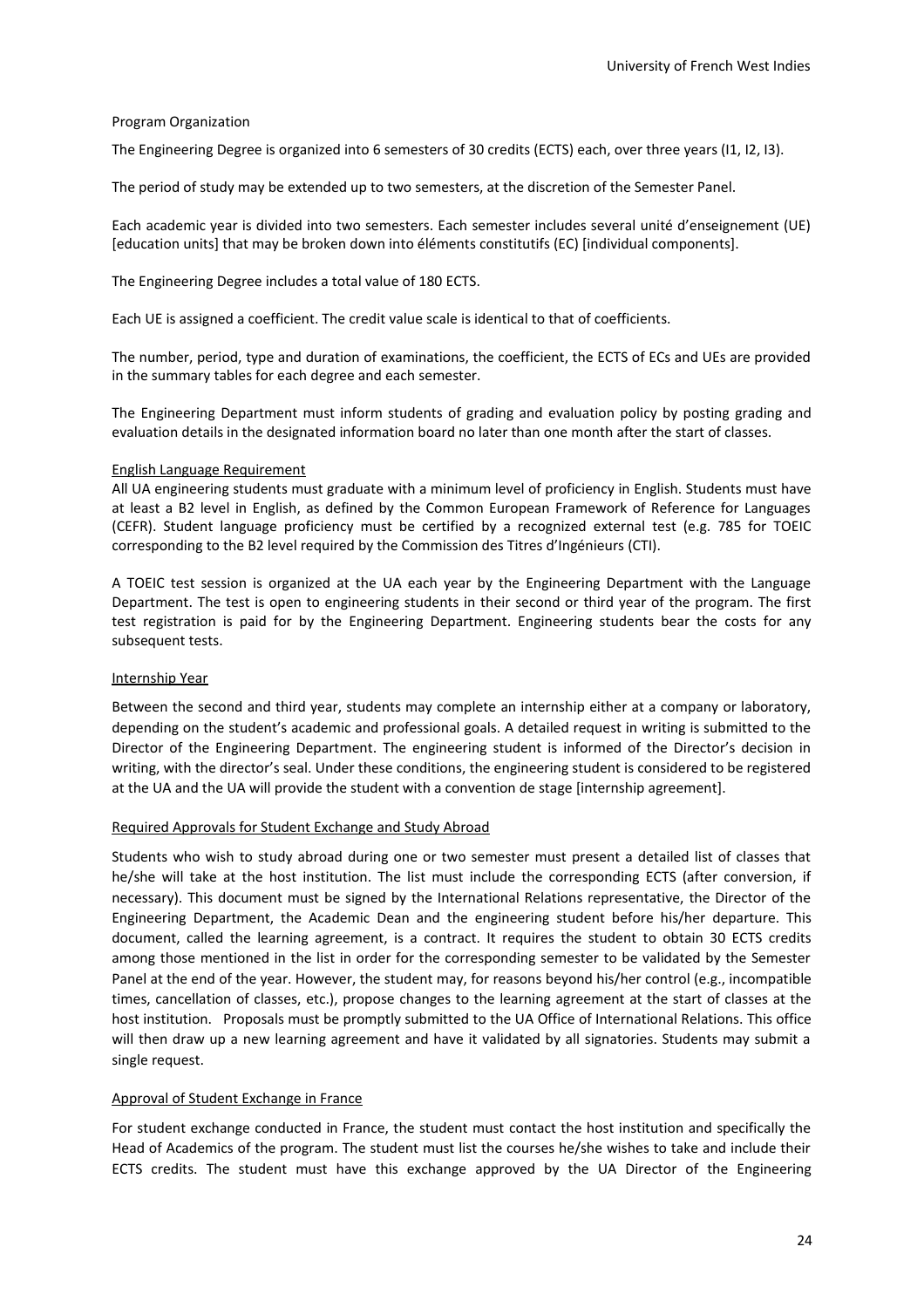Department and the Academic Dean. A request for student exchange is then addressed to the Academic Dean of the host institution. Students may submit a single request.

### Grading and Evaluation for Students on Exchange Programs or Study Abroad

Students on exchange programs or study abroad will be graded by the host institution. The host institution then sends the all the student's grades to the UA Department of Engineering after each semester. If the student fails an evaluation, the student must retake the exam with the host institution, if such a procedure exists.

The Final Year Panel will examine the grades obtained by the student during the exchange program or study abroad. Grades are evaluated according to UA's criteria and not according to the host institution, as provided in the learning agreement.

### Internships

The engineering student is responsible for finding an appropriate internship. Students have at their disposal a database maintained by the Department of Engineering, Academic Services and DOSIP<sup>[6](#page-24-0)</sup>.

Each internship is governed by the "convention de stage" [internship agreement] which set outs the obligations and responsibilities of both parties, in accordance with the regulations in force.

Engineering students can download the agreement in effect from the PARI website (http://pari.univ-ag.fr/) or from the Pstages website (https://www.esup-portail.org/display/PROJPORTSTAGEEMPLOI/ESUP-PStage).

The agreement in three copies must be signed by all parties **before the start of the internship** and is accompanied by a certificate of third party liability insurance. One copy is retained by the University, one copy is retained by the student, and the third copy is retained by the hosting company or administration. A digital copy is kept in the Engineering Department's archives.

Students must complete two internships before starting their third year.

- 1. During the **operator internship**, the student takes on operator tasks in order to gain overall familiarity with the company's operations. This internship constitutes the first contact between the engineering student and the company. It should allow the student to understand the company's overall organization and operation, beyond even the intern's given sector. This internship must last for at least four weeks and, so far as possible, must be completed before the beginning of the second year (outside of periods of instruction). The company must provide the student with a letter certifying the internship.
- 2. During the **engineering internship** the student carries out his/her first tasks as an engineer. The internship lasts at least 14 weeks at the same company. The student must participate in the digital or material task related his/her coursework: typically, the student must contribute to the resolution of a technical problem related to energy systems engineering.
- 3. During the final semester, the student leads a comprehensive project related to industrial applications or targeted research, called the **Final Project**. Completed over a period of six months, the Final Project is an essential component of the program. It should provide the student with the opportunity to demonstrate a level of comprehension and work expected of a working engineer. The student will present and pursue a technical and/or business solution integrating cross-disciplinary aspects of learning. The student must demonstrate solid competence in project management. This internship may take place abroad. Internships are approved by the instructor team to ensure they are in line with the program's objectives.

<span id="page-24-0"></span><sup>&</sup>lt;sup>6</sup> Direction de l'Orientation, des Stages et de l'Insertion Professionnelle, Department of student orientation, internships and job placement.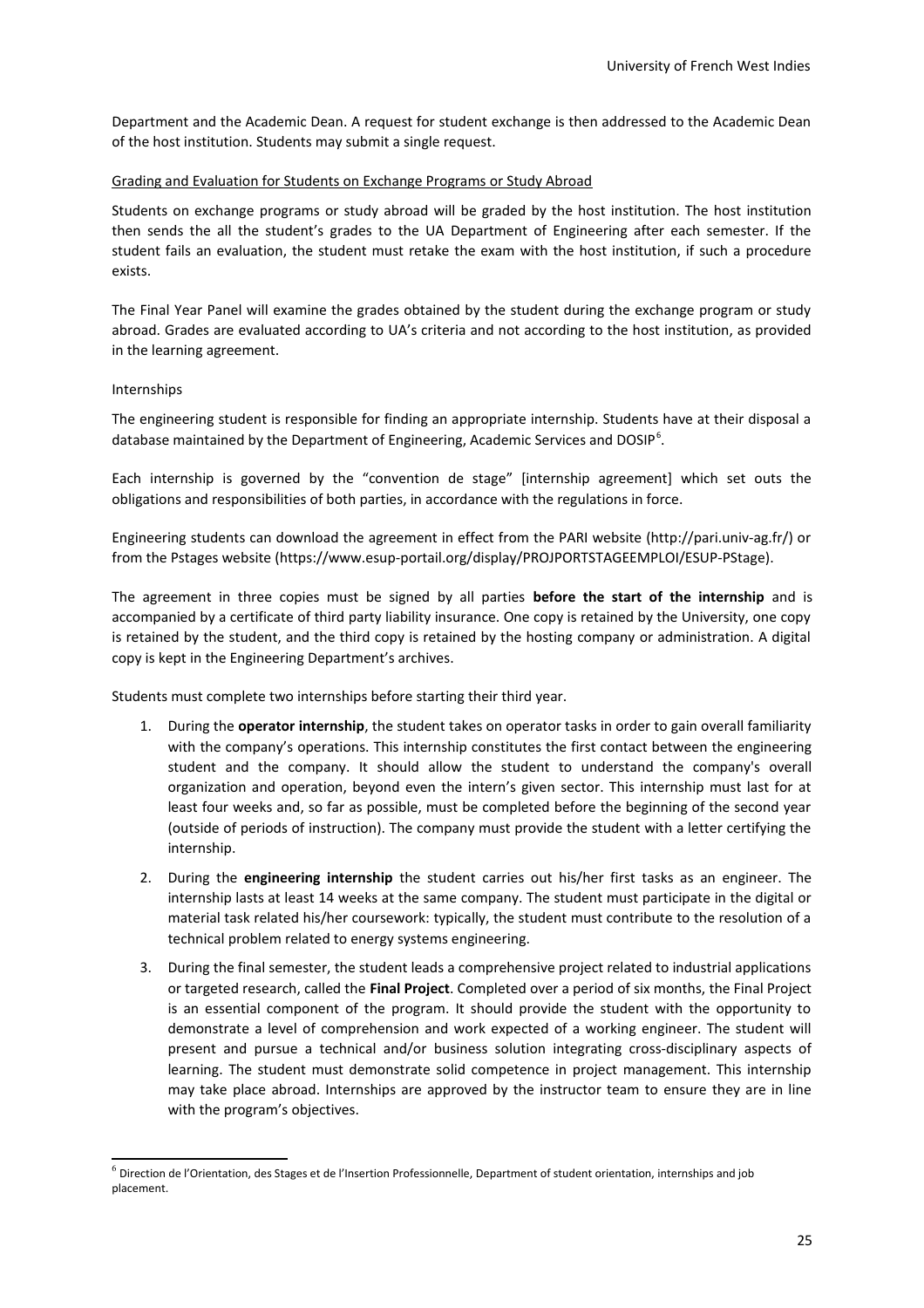### Registration

Engineering students must register each year. After paying for university fees, the student must enroll in classes. Enrollment is required to sit for the exams.

Registration and enrollment are mandatory. Students who fail to register and enroll may not sit for examinations. The deadline for registration is set by the University. Deadlines are firm.

The Academic Committees examine requests for credit conversion and validation of acquired experience.

### Grading and Evaluation

Continuous assessment is used to evaluate student's acquisition of knowledge. Students are encouraged to apply themselves throughout the year.

Each EC includes at least two exams if the EC is composed of 30 hours of instruction or less. An EC includes three exams if the EC is composed of more than 30 hours of instruction.

Continuous Assessment Exams include:

- proctored written exams
- oral exercises (presentation, debate, individual interview, etc.)
- hands-on exercises (TP, BE, etc.)
- papers
- supervised projects
- individual projects
- group projects

Continuous assessment always includes an oral evaluation during each semester.

Foreign students enrolled in the engineering program as an exchange student (e.g. ERASMUS student) are subject to the same continuous assessment conditions.

Students with a disability may be granted special conditions during examination, such as additional testing time for composition and other accommodations. At registration, the student with a disability should contact the UA's Service de la médecine préventive<sup>[7](#page-25-0)</sup> and submit documentation certifying his/her disability. The UA will establish the necessary accommodations and will transmit the information to appropriate staff, who will then make these accommodations available.

According to continuous assessment policy, students receive their grades regularly.

Students who miss an evaluation must have a well-founded reason, or their absence must be considered a case of force majeure by the instructor. With the Director of the Engineering Program Energy Systems Concentration, the instructor decides whether the student may sit for a make-up exam. If the director and the instructor do not agree, the Chairman of the Examination Panel will make the final decision.

An unexcused absence [absence non justifiée, ABI] for an examination results in a grade of 0/20 for the exam.

#### Attendance

Students must attend all scheduled instruction, regardless of the type of instruction (class, TD, TP, tour, conference, etc.). Attendance of will be taken regularly by the instructors, using a signed attendance sheet. Unexcused absences may have a negative effect on end-of-year evaluations by the Examination Panel, and may lead to ECTS credits being withheld from the student.

<span id="page-25-0"></span> $^7$  Service de la médecine preventive, Office of preventive medicine.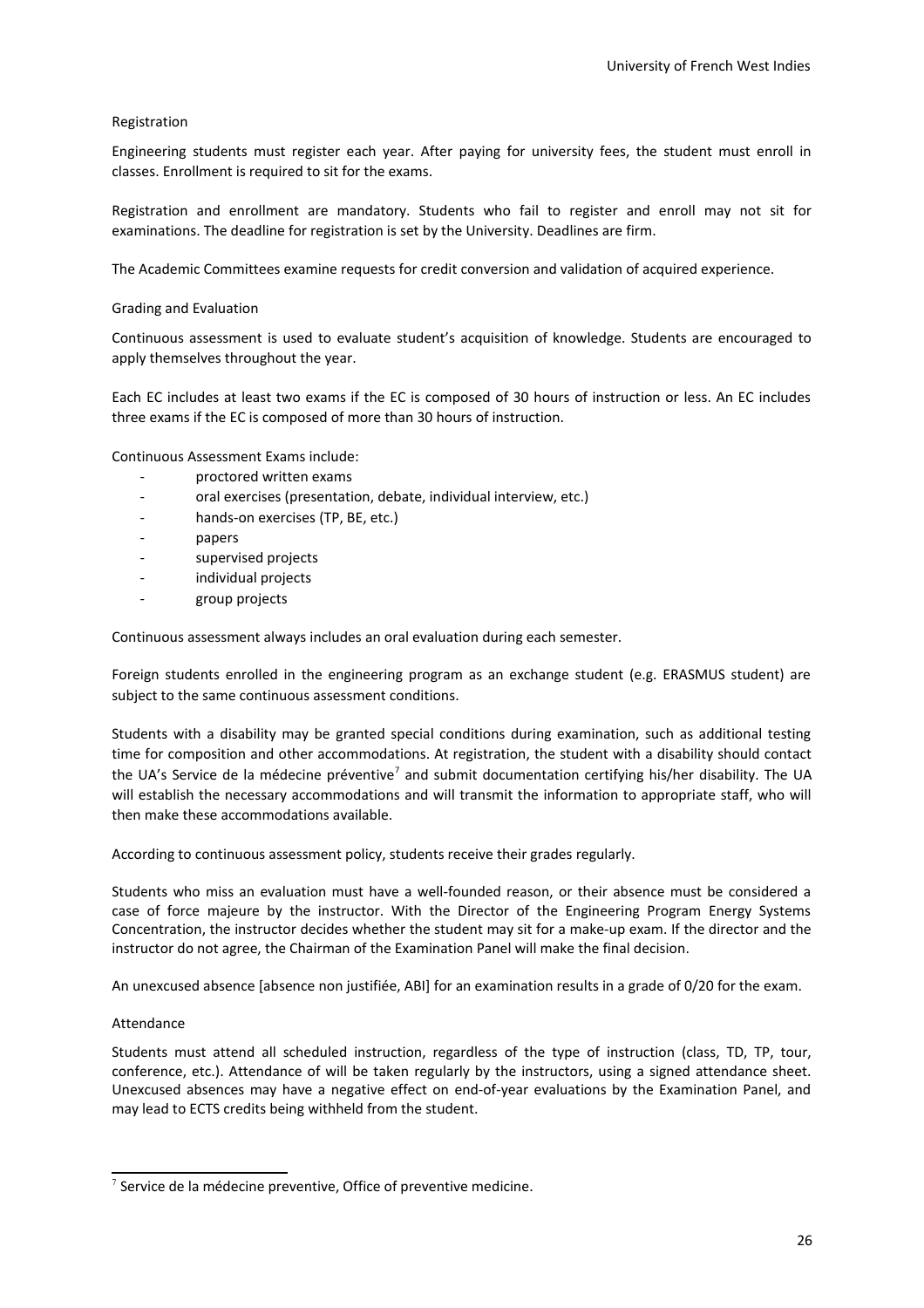*Note:* Student grants are awarded to engineering students based on academic progress, student effort and attendance at classes-TDs-TPs and exams. Students who fail to fulfill one of these obligations may have their grant revoked.

### Academic Leave

Engineering students may interrupt their studies:

- for personal reasons following approval by the Academic Dean and the Director of the Engineering Program Energy Systems Concentration, for no more than two semesters (consecutive or inconsecutive);
- for force majeure, especially for medical reasons, national service, or pregnancy.

Régime spécial d'études (RSE) [special academic status]

RSE is granted to the following categories of students:

- Students with employment
- Students with children
- Students with a disability
- Students who are high-level athletes
- Students who are high-level artists
- Students elected to Conseils de l'Université [university council], under the conditions pertaining to the elected representative
- Students approved by UA's Conseil d'Administration [board of trustees]
- Students in an exchange program or study abroad

To be eligible for RSE, the student must submit a request to the Director of the Engineering Program Energy Systems Concentration before the deadline set each semester by the latter. RSE is valid for the current semester. Any change in the regime takes effect only in the following semester.

Students granted RSE status are exempt from attending TDs. However, they are not exempt from TPs, including field trips. Students will be notified in advance of scheduling for these sessions. These students will receive official notice to sit for the exams of these EC.

#### Academic Advancement

Students who have validated both semesters of a given year are automatically admitted to the next year.

A student who fails one or both semesters may not proceed to the following year. However, if the aforementioned student requires only a few ECTS, the **academic committee may** authorize the student to proceed to the following year, **validating the missing UEs during that year**. **This authorization does not qualify as registration for the following year.**

Students who fail I2 are not permitted to continue on to I3.

Validation

Grades Grades are given between 0 to 20.

A student's overall grade for an EC is calculated based on the student's EC examination grades multiplied by the given coefficient.

A student's overall grade for a UE is calculated based on the student's EC grades for that UE multiplied by the given coefficient.

A student's overall grade for the semester is calculated based on the student's UE grades for that semester multiplied by the given coefficient.

A student's cumulative grade is calculated based on the average of the student's grades for all six semesters.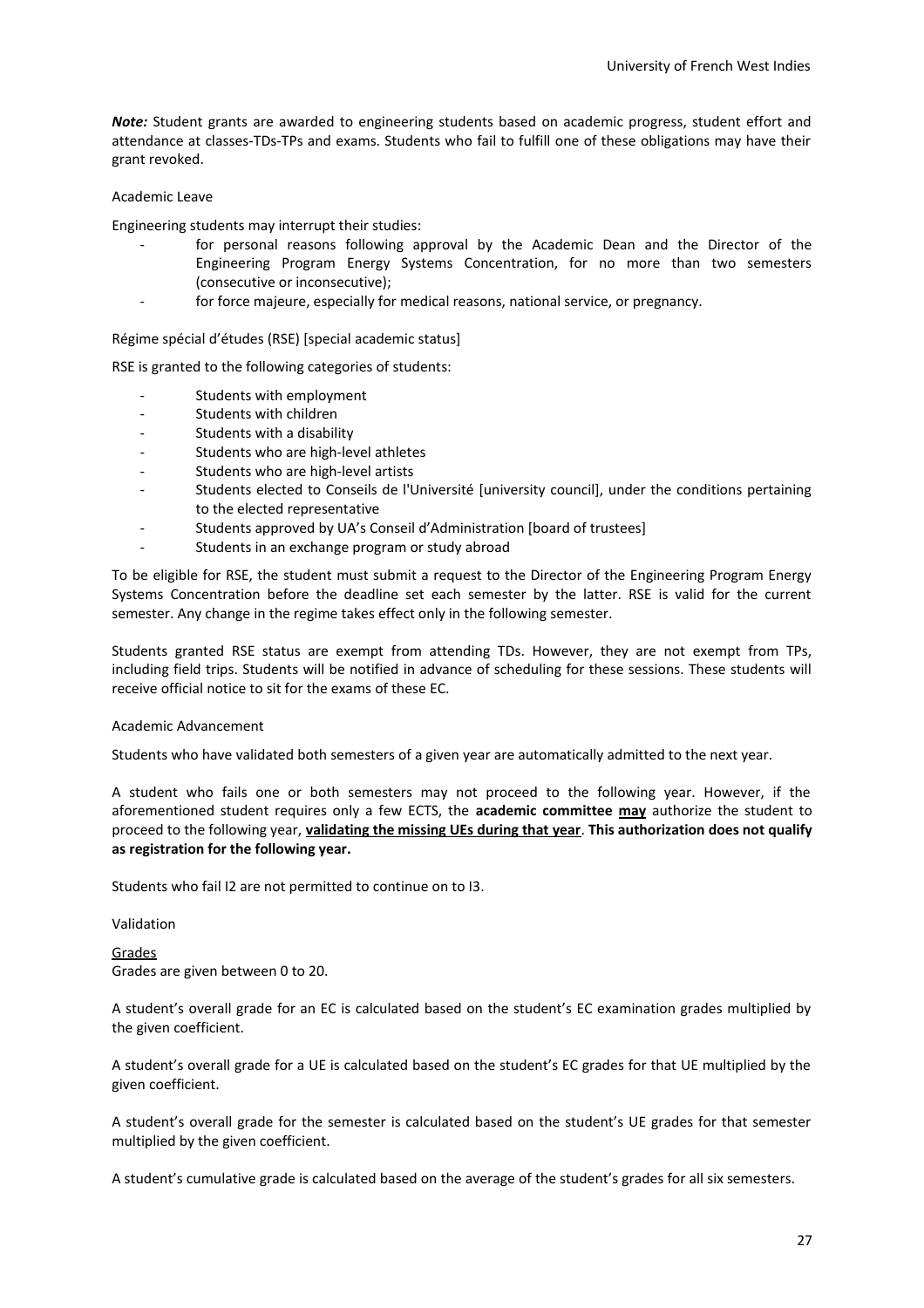The engineering degree is accompanied by the following honors, granted according to the student's cumulative grade:

- *passable* [ordinary degree], cumulative grade from 10 up to but not including 12,
- *assez bien* [third class honors], cumulative grade from 12 up to but not including 14,
- *bien* [second class honors], cumulative grade from 14 up to and not including 16,
- *très bien* [first class honors], cumulative grade from 16 up to but not including 20.

For students who entered the engineering program in the second year (I2), only the average grade from years I2 and I3 are taken into consideration, especially for calculating cumulative grades and honors.

### Validation

Validation of an EC requires an average grade equal or greater than 10/20.

Validation of an UE requires an overall average EC grade equal or greater to 10/20. The student then obtains the ECTS credits for this UE.

Validation of a semester depends on the validation of all UEs for that semester.

Validation of a year depends on validation of both semesters.

### Make-up Examinations

A UE Examination Panel decides whether to offer make-up examinations for certain types of examinations of an EC.

Students who receive a grade of 10/20 or better for these types of examinations retains these grades.

When an UE composed of several ECs is not validated, the student may only sit for make-up examinations offered for the EC(s) in which the student obtained a grade higher than 5/20 but lower than 10/20.

The student who validated one UE or a semester, but with a 0/20 grade due to an unexcused absence for one or several exams, is authorized to sit for make-up examinations if they are offered. In this case, the student must inform the Chairman of the Examination Panel in writing no later than 48 hours after publication of grades.

### Grade Capitalization

Grade capitalization allows a student to retain for an unlimited period a grade equal to 10/20 or better obtained for an UE or an EC. The attributed credits may be used to count towards another degree or towards *validation des acquis* [accredited prior learning]. A validated UE is transferable.

#### Grade Compensation

Students may not compensate for one year's below minimum grades for with another year's above minimum grades.

Students may not compensate for one semester's below minimum grades for another semester's above minimum grades.

Students may not compensate for below minimum grades in one UE for another UE's above minimum grades.

Students may compensate for below minimum grades in one EC with another in the same UE.

#### Refusing Compensation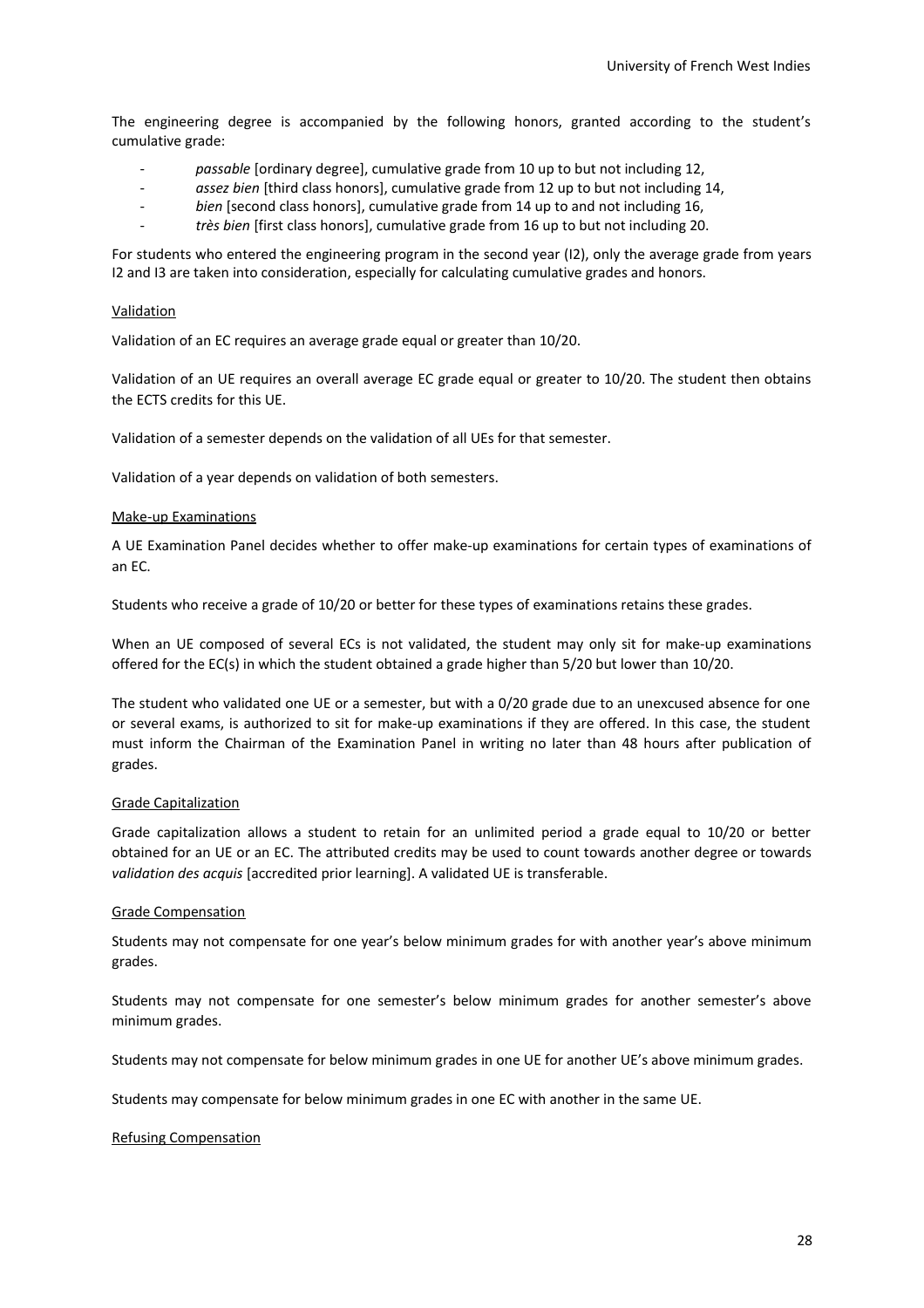The student has the right to refuse grade compensation between ECs of the same UE by sending a request in writing to the Administration, no later than 72 hours after the publication of grades.

The student may then choose to sit for the make-up examination, if such an examination is offered. Students who have refused compensation must accept the make-grade, regardless of the grade and the circumstances.

### Validation of Competencies

Validation of an UE, and respective ECs, does not automatically lead to validation of associated competencies. Similarly, a competency may be validated without the entire UE, and respective ECs, being validated. This validation is subject to a separate analysis of grades, namely by distinguishing between examinations of theory and examinations of practice and by taking into account the student's entire academic career (especially for cross-disciplinary competencies). Students can keep track of validated competencies on their dashboard, accessible from their personal account online at any time.

A record of competencies accompanies the diploma.

### Awarding the Engineering Degree

The UA's engineering degree is automatically awarded to engineering students who have satisfied the following conditions:

- Students who enrolled in the engineering program as first year students must have obtained 180 ECTS credits; Students who enrolled in the engineering program as second year students must have obtained 120 ECTS credits.
- Students must have obtained the minimum score on a recognized English proficiency test (score of 785 on TOEIC), demonstrating their written and oral comprehension and ability to express themselves in writing and speech.
- - Students must have spent a minimum of three months abroad, as defined in section 5, paragraph 7.
- Students must have completed an internship lasting at least 3 months.

The degree bears the field of concentration.

The degree will note any honors:

- *Très bien* [first class honors]: for students with a cumulative grade equal to or greater than 16/20.
- Bien [second class honors]: for students with a cumulative grade equal to or greater than 14/20 and less than 16/20.
- Assez bien [first class honors]: for students with a cumulative grade equal to or greater than 12/20 and less than 14/20.

### Examination Panels

#### UE Examination Panel

The UE Examination Panel is made up of the head of the UE and the heads of the EC of the UE. The UE Examination Panel meets at the end of each semester and before the Semester Examination Panels. Department heads and the academic dean may sit on these panels if they wish.

The UE Examination Panel defines, if necessary, the content of the make-up exam by taking into account the grades obtained by students in the various ECs of the UE. The panel decides the examination conditions (duration, written/oral, open book/closed book, etc.) and communicates this information to Academic Services, which then informs the students.